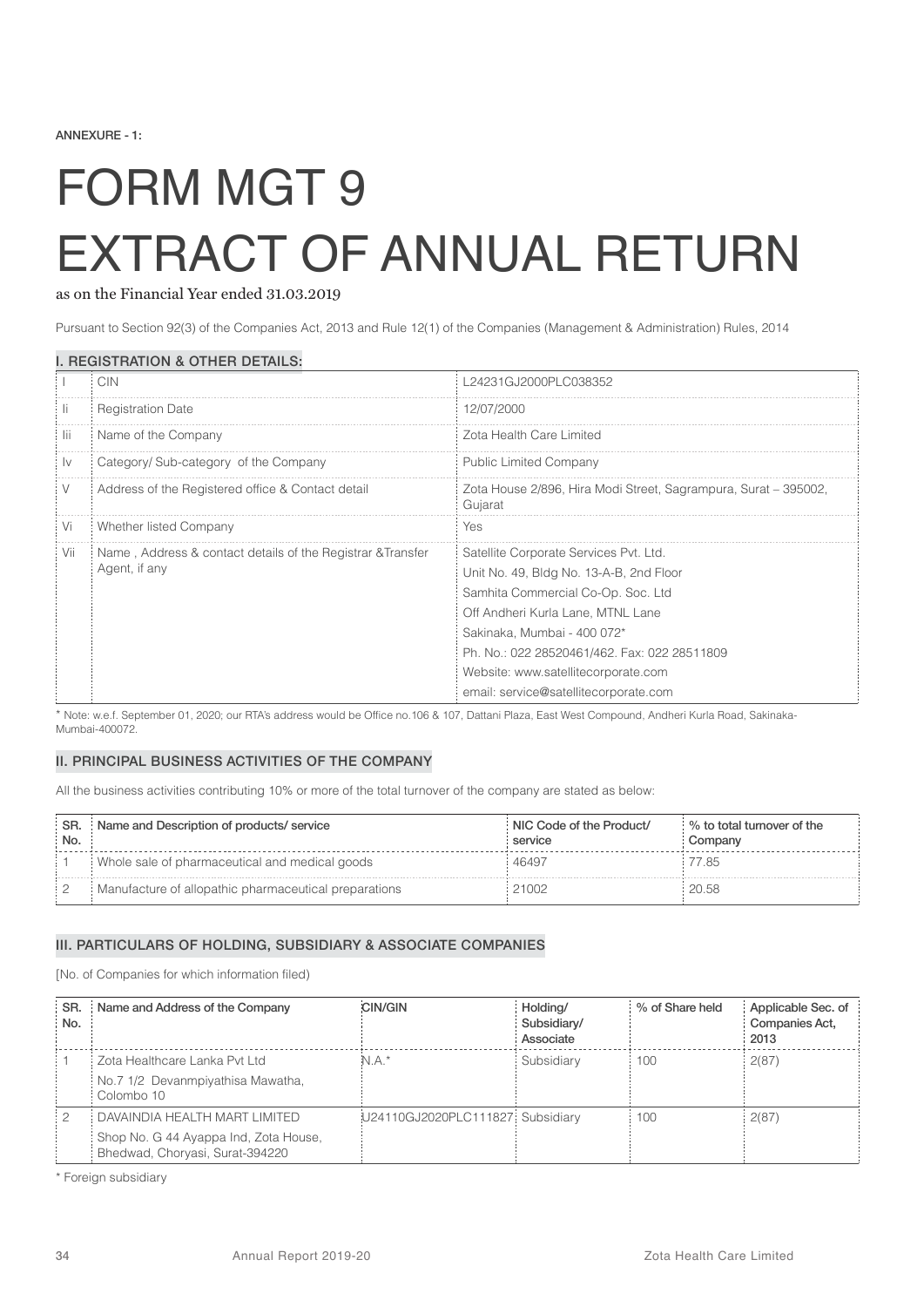# IV. SHAREHOLDING PATTERN (EQUITY SHARE CAPITAL BREAK UP AS PERCENTAGE OF TOTAL EQUITY)

# i. Category-wise Share Holding

| Category of shareholders                                           |                | on 01.04.2019) | No of shares held at the beginning of the year (as |                      | shareholding at the end of the year (as on | %Change<br>during the |                     |                      |      |
|--------------------------------------------------------------------|----------------|----------------|----------------------------------------------------|----------------------|--------------------------------------------|-----------------------|---------------------|----------------------|------|
|                                                                    | Demat          | Physical       | Total                                              | % of total<br>shares | Demat                                      | physical              | Total               | % of total<br>shares | year |
| 1                                                                  | $\overline{2}$ | 3              | 4                                                  | 5                    | 6                                          | 7                     | 8                   | 9                    | 10   |
| Promoters                                                          |                |                |                                                    |                      |                                            |                       |                     |                      |      |
| Indian                                                             |                |                |                                                    |                      |                                            |                       |                     |                      |      |
| Individuals / Hindu<br><b>Undivided Family</b>                     | 11885633       | 0              | 11885633                                           | 67.75                | 17174577                                   | 0                     | 17174577            | 69.93                | 2.18 |
| Cental Government                                                  | $\circ$        | 0              | 0                                                  | 0.00                 | $\circ$                                    | $\circ$               | $\circ$             | 0.00                 | 0.00 |
| State Governments(s)                                               | $\Omega$       | 0              | $\circ$                                            | 0.00                 | $\circ$                                    | $\mathbf{0}$          | $\bigcap$           | 0.00                 | 0.00 |
| <b>Bodies Corporate</b>                                            | $\circ$        | 0              | 0                                                  | 0.00                 | 0                                          | 0                     | $\circ$             | 0.00                 | 0.00 |
| Financial Institutions /<br><b>Banks</b>                           | $\overline{0}$ | 0              | $\overline{O}$                                     | 0.00                 | $\circ$                                    | $\circ$               | $\circ$             | 0.00                 | 0.00 |
| Persons Acting In<br>Concert (Individuals)                         | $\overline{0}$ | 0              | $\overline{O}$                                     | 0.00                 | $\overline{O}$                             | $\circ$               | $\circ$             | 0.00                 | 0.00 |
| Any Other (specify)                                                | $\overline{0}$ | 0              | $\overline{0}$                                     | 0.00                 | $\circ$                                    | $\circ$               | $\bigcirc$          | 0.00                 | 0.00 |
| Sub-Total (A) (1)                                                  | 11885633       | 0              | 11885633                                           | 67.75                | 17174577                                   | $\mathbf 0$           | 17174577            | 69.93                | 2.18 |
| Foreign                                                            | $\mathbf 0$    | 0              | $\mathbf 0$                                        | 0.00                 |                                            | $\circ$               | $\overline{0}$      | 0.00                 | 0.00 |
| Non-Resident<br>Individuals                                        | $\overline{0}$ | $\circ$        | 0                                                  | 0.00                 | $\overline{O}$                             | $\circ$               | $\circ$             | 0.00                 | 0.00 |
| Other Individuals                                                  | $\circ$        | 0              | 0                                                  | 0.00                 | $\circ$                                    | $\circ$               | $\overline{0}$      | 0.00                 | 0.00 |
| <b>Bodies Corporate</b>                                            | $\overline{0}$ | 0              | $\circ$                                            | 0.00                 | $\circ$                                    | $\circ$               | $\circ$             | 0.00                 | 0.00 |
| Banks / Fl                                                         | $\overline{0}$ | 0              | $\circ$                                            | 0.00                 | $\circ$                                    | 0                     | $\circ$             | 0.00                 | 0.00 |
| Any Other (specify)                                                | 0              | 0              | 0                                                  | 0.00                 | $\circ$                                    | 0                     | $\circ$             | 0.00                 | 0.00 |
| Sub-Total (A) (2)                                                  | $\bigcap$      | 0              | $\circ$                                            | 0.00                 | $\circ$                                    | 0                     | $\bigcirc$          | 0.00                 |      |
| <b>Total Shareholding of</b><br>Promoter $(A) = (A)(1)+(A)$<br>(2) | 11885633       | 0              | 11885633                                           | 67.75                | 17174577                                   | $\mathbf 0$           | 17174577            | 69.93                | 2.18 |
| Public Shareholding                                                |                |                | 0                                                  |                      |                                            |                       | $\circ$             |                      |      |
| Institutions                                                       |                |                | 0                                                  |                      |                                            |                       | 0                   |                      |      |
| Mutual Funds                                                       | $\circ$        | $\circ$        | $\circ$                                            | 0.00                 | $\circ$                                    | $\circ$               | 0                   | 0.00                 | 0.00 |
| Financial Institutions /<br><b>Banks</b>                           | $\circ$        | 0              | $\mathbf 0$                                        | 0.00                 | 1881                                       | $\mathsf O$           | 1881                | 0.01                 | 0.01 |
| Cental Government                                                  | $\circ$        | 0              | $\circ$                                            | 0.00                 | $\mathbf 0$                                | $\circ$               | $\circ$             | 0.00                 | 0.00 |
| State Governments(s)                                               | $\mathbf 0$    | $\mathsf{O}$   | $\circlearrowright$                                | 0.00                 | $\circlearrowright$                        | $\circlearrowright$   | $\circ$             | 0.00                 | 0.00 |
| Venture Capital Funds                                              | $\mathbf{0}$   | 0              | $\circ$                                            | 0.00                 | $\mathbf 0$                                | $\mathsf{O}$          | $\circ$             | 0.00                 | 0.00 |
| Insurance Companies                                                | $\mathbf 0$    | 0              | $\circ$                                            | 0.00                 | $\mathbf 0$                                | $\mathsf O$           | 0                   | 0.00                 | 0.00 |
| Foreign Institutional<br>Investors                                 | $\mathbf{0}$   | 0              | $\circlearrowright$                                | 0.00                 | $\mathbf 0$                                | $\mathsf O$           | $\circ$             | 0.00                 | 0.00 |
| Foreign Venture Capital<br>Funds                                   | $\mathbf 0$    | 0              | $\circlearrowright$                                | 0.00                 | $\circ$                                    | $\circlearrowright$   | $\circlearrowright$ | 0.00                 | 0.00 |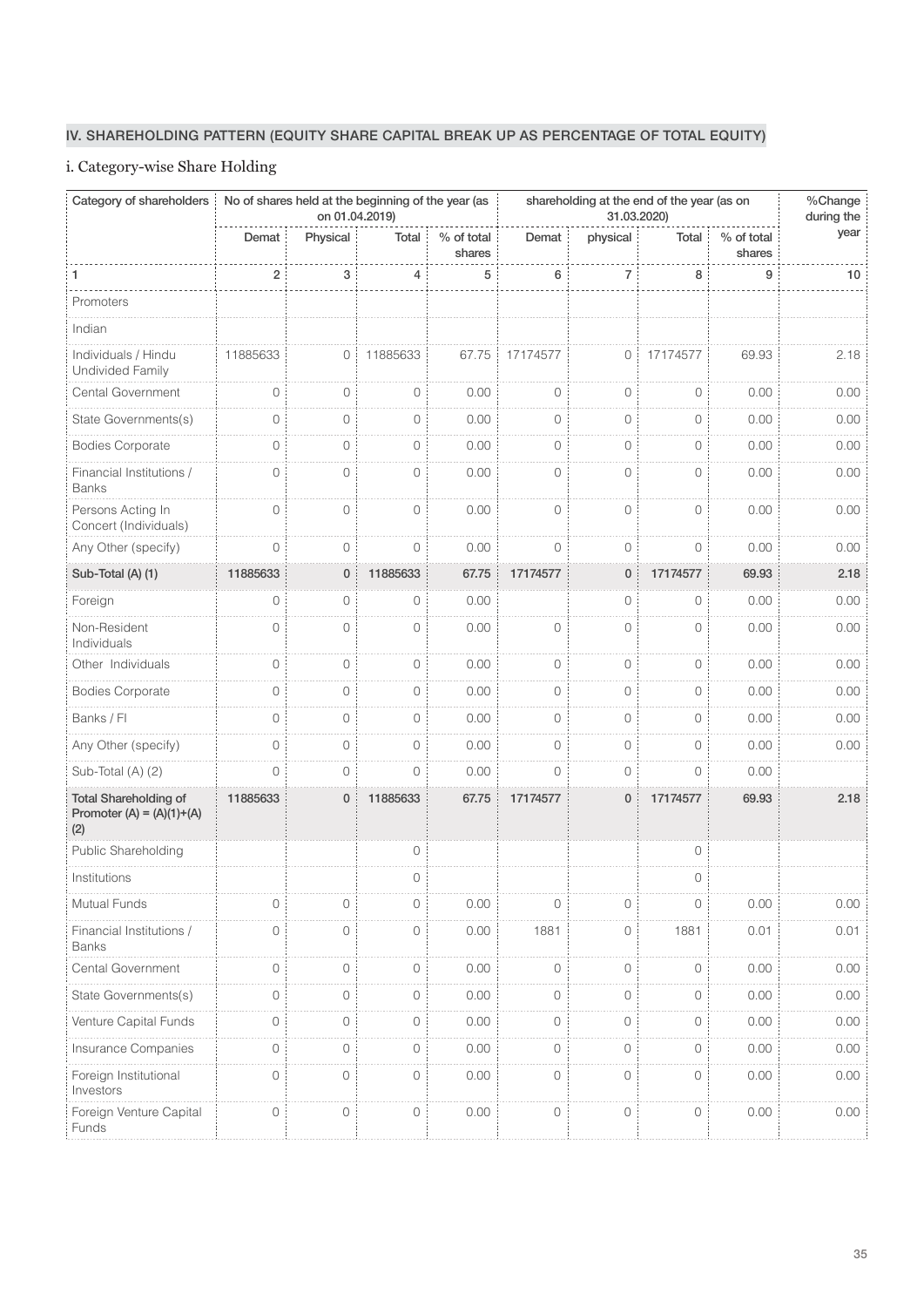| Category of shareholders                                                              |                | on 01.04.2019) | No of shares held at the beginning of the year (as |                      | shareholding at the end of the year (as on<br>31.03.2020) |           |                |                      | %Change<br>during the |
|---------------------------------------------------------------------------------------|----------------|----------------|----------------------------------------------------|----------------------|-----------------------------------------------------------|-----------|----------------|----------------------|-----------------------|
|                                                                                       | Demat          | Physical       | Total                                              | % of total<br>shares | Demat                                                     | physical  | Total          | % of total<br>shares | year                  |
| 1                                                                                     | $\overline{2}$ | 3              | 4                                                  | 5                    | 6                                                         | 7         | 8              | 9                    | 10                    |
| Any Other (Specify)                                                                   | $\circ$        | 0              | 0                                                  | 0.00                 | $\circ$                                                   | $\circ$   | 0              | 0.00                 | 0.00                  |
| Sub-Total (B) (1)                                                                     | 0              | 0              | 0                                                  | 0.00                 | 1881                                                      | 0         | 1881           | 0.01                 | 0.01                  |
| Non-Institutions                                                                      |                |                |                                                    |                      |                                                           |           |                |                      |                       |
| <b>Bodies Corporate</b>                                                               |                |                |                                                    |                      |                                                           |           |                |                      |                       |
| i) Indian                                                                             | 2225386        | 0              | 2225386                                            | 12.69                | 2110607                                                   | $\circ$   | 2110607        | 8.59                 | $-4.09$               |
| ii) Overseas                                                                          | 0              | 0              | 0                                                  | $\circ$              | $\circ$                                                   | $\circ$   | 0              | $\mathbf 0$          | 0                     |
| Individuals                                                                           |                |                |                                                    |                      |                                                           |           |                |                      |                       |
| Individual Shareholders<br>holding nominal Share<br>Capital upto Rs.1 Lakh            | 2391375        | 162866         | 2554241                                            | 14.56                | 2720675                                                   | 103165    | 2823840        | 11.50                | $-3.06$               |
| Individual Shareholders<br>holding nominal Share<br>Capital in excess of Rs.1<br>Lakh | 383200         | 77840          | 461040                                             | 2.63                 | 1716005                                                   | 57757     | 1773762        | 7.22                 | 4.59                  |
| Any Other (Specify)                                                                   | 0              | $\circ$        | $\circ$                                            | 0.00                 | 0                                                         | 0         | $\circ$        | 0.00                 | 0.00                  |
| <b>Clearing Member</b>                                                                | 500            | 0              | 500                                                | 0.00                 | 3518                                                      | 0         | 3518           | 0.01                 | 0.01                  |
| Overseas Corporate<br><b>Bodies</b>                                                   | $\overline{O}$ | 0              | $\circ$                                            | 0.00                 | $\circ$                                                   | 0         | $\overline{0}$ | 0.00                 | 0.00                  |
| Non Resident Indians<br>(Non-repatriable)                                             | 29080          | 0              | 29080                                              | 0.17                 | 39835                                                     | 0         | 39835          | 0.16                 | 0.00                  |
| Non Resident Indians<br>(Repatriable)                                                 | 2500           | 0              | 2500                                               | 0.01                 | 3960                                                      | $\circ$   | 3960           | 0.02                 | 0.00                  |
| <b>HUF</b>                                                                            | 368184         | 16788          | 384972                                             | 2.19                 | 622687                                                    | 5660      | 628347         | 2.56                 | 0.36                  |
| Sub-total (B) (2)                                                                     | 5400225        | 257494         | 5657719                                            | 32.25                | 7217287                                                   | 166582    | 7383869        | 30.06                | $-2.19$               |
| <b>Total Public Shareholding</b><br>$(B) = (B)(1)+(B)(2)$                             | 5400225        | 257494         | 5657719                                            | 32.25                | 7219168                                                   | 166582    | 7385750        | 30.07                | $-2.18$               |
| TOTAL (A)+(B)                                                                         | 17285858       | 257494         | 17543352                                           | 100.00               | 24393745                                                  | 166582    | 24560327       | 100.00               | 0.00                  |
| Shares held by<br>Custodians Custodian<br>for GDRs & ADRs                             |                |                |                                                    |                      |                                                           |           |                |                      |                       |
| Promoter & Promoter<br>Group                                                          | 0              | 0              | $\circ$                                            | 0.00                 | $\circ$                                                   | 0         | $\circ$        | 0.00                 | 0.00                  |
| Public                                                                                | 0              | 0              | 0                                                  | 0.00                 | 0                                                         | 0         | 0              | 0.00                 | 0.00                  |
| Sub Total: (C)(1)                                                                     | $\mathbf 0$    | 0              | $\pmb{0}$                                          | 0.00                 | 0                                                         | $\pmb{0}$ | 0              | 0.00                 | 0.00                  |
| <b>GRAND TOTAL</b><br>$(A)+(B)+(C)$                                                   | 17285858       | 257494         | 17543352                                           | 100.00               | 24393745                                                  | 166582    | 24560327       | 100.00               | 0.00                  |

(1) The Percentages calculated on the paid-up share capital 17543352 shares as at the beginning of the year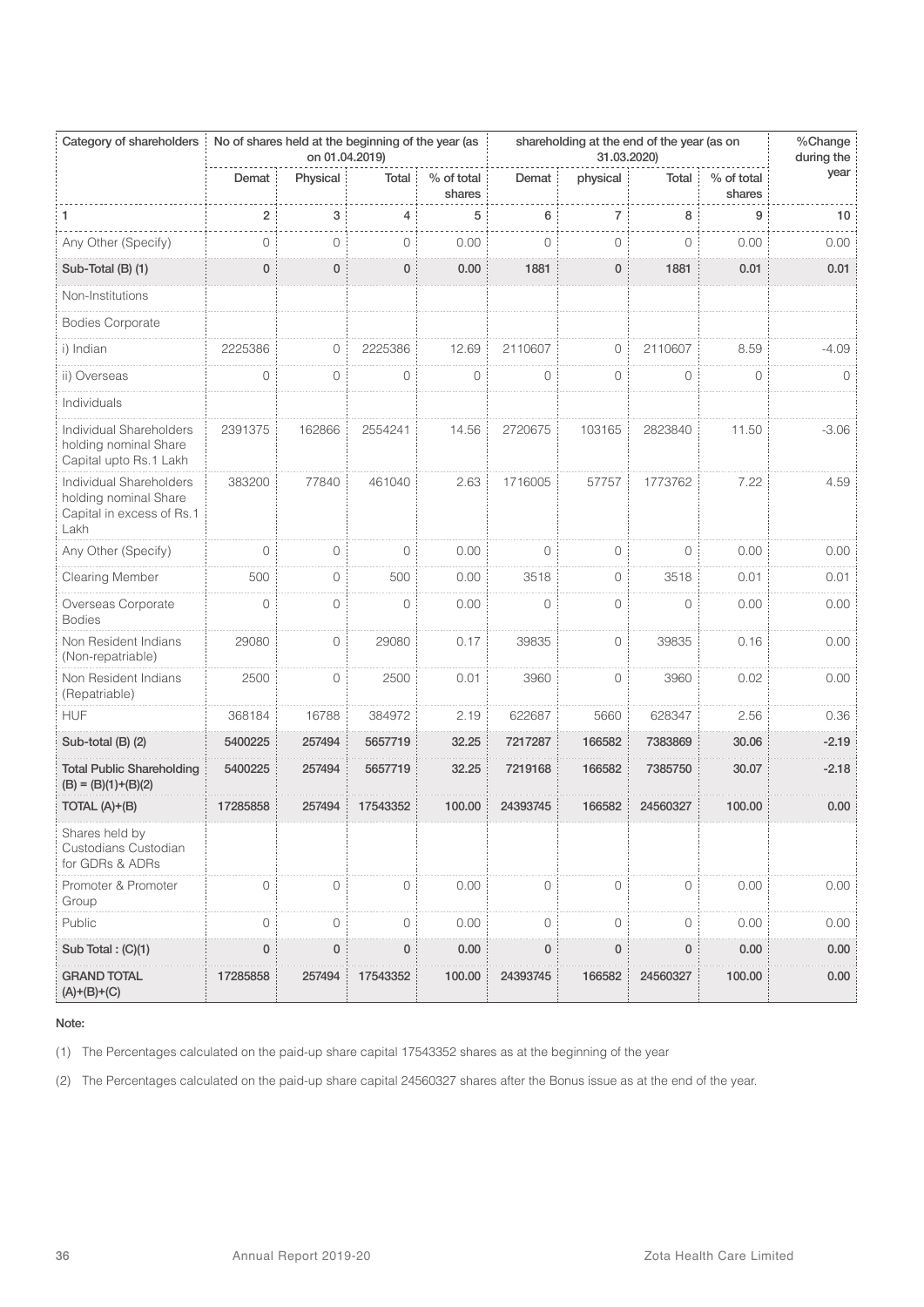# ii. Shareholding of Promoters

| Sr.<br><b>No</b> | <b>Shareholders Name</b>                      | Shareholding at the beginning of the year<br>01.04.2019 |                                                  |                                                             |                        | Shareholding at the end of the year-             | % change in<br>shareholding                                 |                 |
|------------------|-----------------------------------------------|---------------------------------------------------------|--------------------------------------------------|-------------------------------------------------------------|------------------------|--------------------------------------------------|-------------------------------------------------------------|-----------------|
|                  |                                               | No. Of<br><b>Shares</b>                                 | % of total<br><b>Shares</b><br>of the<br>company | % of shares<br>pledged/<br>encumbered<br>to total<br>shares | No.Of<br><b>Shares</b> | % of total<br><b>Shares</b><br>of the<br>company | % of shares<br>pledged/<br>encumbered<br>to total<br>shares | during the year |
| 1                | ANILABEN KETANKUMAR<br><b>ZOTA</b>            | 546500                                                  | 3.12                                             | 0.00                                                        | 768250                 | 3.13                                             | 0.00                                                        | 0.01            |
| 2                | ANJNABEN<br>SHRENIKKUMAR GANDHI               | 288                                                     | 0.00                                             | 0.00                                                        | 403                    | 0.00                                             | 0.00                                                        | 0.00            |
| 3                | <b>ASHOKKUMAR</b><br>CHANDULAL ZOTA           | 8402                                                    | 0.05                                             | 0.00                                                        | 11762                  | 0.05                                             | 0.00                                                        | 0.00            |
| 4                | ASHOKKUMAR<br>CHANDULAL ZOTA (HUF)            | 997                                                     | 0.01                                             | 0.00                                                        | 1400                   | 0.01                                             | 0.00                                                        | 0.00            |
| 5                | <b>ARUNABEN</b><br>RAMESHKUMAR SHAH           | $\circ$                                                 | 0.00                                             | 0.00                                                        | 700                    | 0.00                                             | 0.00                                                        | 0.00            |
| 6                | <b>CHAMPABEN</b><br><b>HALCHANDBHAI MEHTA</b> | 648                                                     | 0.00                                             | 0.00                                                        | 907                    | 0.00                                             | 0.00                                                        | 0.00            |
| 7                | CHANDRIKABEN<br>SUBODHCHANDRA SHAH            | 216                                                     | 0.00                                             | 0.00                                                        | 302                    | 0.00                                             | 0.00                                                        | 0.00            |
| 8                | DHARA KETAN ZOTA                              | 128148                                                  | 0.73                                             | 0.00                                                        | 178147                 | 0.73                                             | 0.00                                                        | 0.00            |
| 9                | DIMPLE DHAVAL SHAH                            | 1148                                                    | 0.01                                             | 0.00                                                        | 1607                   | 0.01                                             | 0.00                                                        | 0.00            |
| 10               | HALCHANDBHAI MANILAL<br><b>MEHTA</b>          | 3444                                                    | 0.02                                             | 0.00                                                        | 4821                   | 0.02                                             | 0.00                                                        | 0.00            |
| 11               | HARSHABEN ASHVINBHAI<br><b>SIRIYA</b>         | 648                                                     | 0.00                                             | 0.00                                                        | 297                    | 0.00                                             | 0.00                                                        | 0.00            |
| 12               | <b>HELI RITESH SHAH</b>                       | 25600                                                   | 0.15                                             | 0.00                                                        | 35840                  | 0.15                                             | 0.00                                                        | 0.00            |
| 13               | HIMANSUBHAI MUKTILAL<br>ZOTA HUF              | 9456                                                    | 0.05                                             | 0.00                                                        | 13238                  | 0.05                                             | 0.00                                                        | 0.00            |
| 14               | HIMANSUBHAI MUKTILAL<br>ZOTA                  | 2319800                                                 | 13.22                                            | 0.00                                                        | 3268930                | 13.31                                            | 0.00                                                        | 0.09            |
| 15               | <b>INDUBEN MUKTILAL ZOTA</b>                  | 1200                                                    | 0.01                                             | 0.00                                                        | 1680                   | 0.01                                             | 0.00                                                        | 0.00            |
| 16               | KAMLESH RAJANIKANT<br><b>ZOTA</b>             | 1412074                                                 | 8.05                                             | 0.00                                                        | 1991103                | 8.11                                             | 0.00                                                        | 0.06            |
| 17               | <b>KETANKUMAR</b><br>CHANDULAL ZOTA           | 2165974                                                 | 12.34                                            | 0.00                                                        | 3045363                | 12.40                                            | 0.00                                                        | 0.06            |
| 18               | KINJAL NIKESH MEHTA                           | 19360                                                   | 0.11                                             | 0.00                                                        | 27904                  | 0.11                                             | 0.00                                                        | 0.00            |
| 19               | KRINAL V ANKHAD                               | 6168                                                    | 0.04                                             | 0.00                                                        | 8635                   | 0.04                                             | 0.00                                                        | 0.00            |
| 20               | KUMARPAL RAJNIKANT<br><b>MEHTA</b>            | 648                                                     | 0.00                                             | 0.00                                                        | 907                    | 0.00                                             | 0.00                                                        | 0.00            |
| 21               | MANISHA TUSHARKUMAR<br>MEHTA                  | 8424                                                    | 0.05                                             | 0.00                                                        | 11793                  | 0.05                                             | 0.00                                                        | 0.00            |
| 22               | <b>MANISHABEN</b><br>KAMLESHKUMAR ZOTA        | 937119                                                  | 5.34                                             | 0.00                                                        | 1443966                | 5.88                                             | 0.00                                                        | 0.54            |
| 23               | MANUKANT CHANDULAL<br><b>ZOTA</b>             | 2268693                                                 | 12.93                                            | 0.00                                                        | 2176870                | 8.86                                             | 0.00                                                        | $-4.07$         |
| 24               | MANUKANT CHANDULAL<br>ZOTA(HUF)               | 147691                                                  | 0.84                                             | 0.00                                                        | 206767                 | 0.84                                             | 0.00                                                        | 0.00            |
| 25               | <b>MEHTA SURESH</b><br><b>HALCHAND</b>        | 1228                                                    | 0.01                                             | 0.00                                                        | 1719                   | 0.01                                             | 0.00                                                        | 0.00            |
| 26               | MOXESH KETANBHAI ZOTA                         | 350000                                                  | 2.00                                             | 0.00                                                        | 494150                 | 2.01                                             | 0.00                                                        | 0.01            |
| 27               | NIRALKUMAR MUKTILAL<br>ZOTA                   | 5000                                                    | 0.03                                             | 0.00                                                        | 7279                   | 0.03                                             | 0.00                                                        | 0.00            |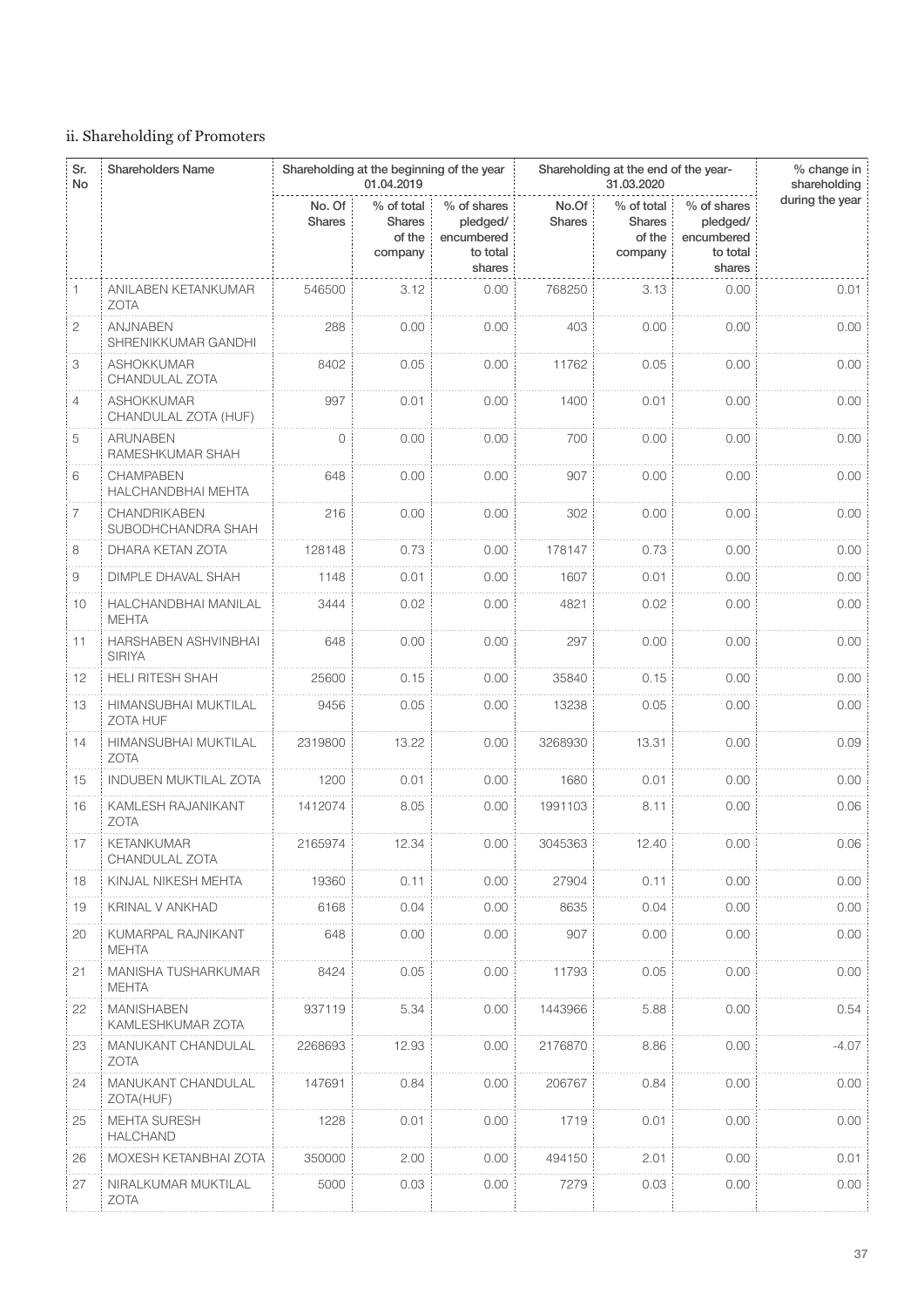| Sr.<br><b>No</b> | <b>Shareholders Name</b>                     |                         | Shareholding at the beginning of the year<br>01.04.2019 |                                                             | Shareholding at the end of the year- | % change in<br>shareholding                      |                                                             |                 |
|------------------|----------------------------------------------|-------------------------|---------------------------------------------------------|-------------------------------------------------------------|--------------------------------------|--------------------------------------------------|-------------------------------------------------------------|-----------------|
|                  |                                              | No. Of<br><b>Shares</b> | % of total<br><b>Shares</b><br>of the<br>company        | % of shares<br>pledged/<br>encumbered<br>to total<br>shares | No.Of<br><b>Shares</b>               | % of total<br><b>Shares</b><br>of the<br>company | % of shares<br>pledged/<br>encumbered<br>to total<br>shares | during the year |
| 28               | NIRMALABEN A SHAH                            | 768                     | 0.01                                                    | 0.00                                                        | 1075                                 | 0.01                                             | 0.00                                                        | 0.00            |
| 29               | NIRUBEN VINODCHANDRA<br><b>MEHTA</b>         | 6480                    | 0.04                                                    | 0.00                                                        | 9072                                 | 0.04                                             | 0.00                                                        | 0.00            |
| 30               | NITABEN RAJESHBHAI<br><b>MEHTA</b>           | 4056                    | 0.02                                                    | 0.00                                                        | 5543                                 | 0.02                                             | 0.00                                                        | 0.00            |
| 31               | PRAFUL RATILAL VORA                          | 9236                    | 0.05                                                    | 0.00                                                        | 12930                                | 0.05                                             | 0.00                                                        | 0.00            |
| 32               | PUSHPABEN SEVENTILAL<br><b>DOSHI</b>         | 2568                    | 0.01                                                    | 0.00                                                        | 3245                                 | 0.01                                             | 0.00                                                        | 0.00            |
| 33               | RAJNIKANT SHANTILAL<br>MEHTA.                | 432                     | 0.00                                                    | 0.00                                                        | 604                                  | 0.00                                             | 0.00                                                        | 0.00            |
| 34               | <b>RASILABEN</b><br><b>MANUKANTBHAI ZOTA</b> | 10000                   | 0.06                                                    | 0.00                                                        | 1014000                              | 4.13                                             | 0.00                                                        | 4.07            |
| 35               | RAMILA R MEHTA                               | $\bigcap$               | 0.00                                                    | 0.00                                                        | 50                                   | 0.00                                             | 0.00                                                        | 0.00            |
| 36               | RASILABEN V SIRIYA                           | 2928                    | 0.02                                                    | 0.00                                                        | 4099                                 | 0.02                                             | 0.00                                                        | 0.00            |
| 37               | RATILAL ZUMCHAND<br><b>VORA</b>              | 2400                    | 0.01                                                    | 0.00                                                        | 3435                                 | 0.01                                             | 0.00                                                        | 0.00            |
| 38               | SHRIPAL R MEHTA                              | 1728                    | 0.01                                                    | 0.00                                                        | 2419                                 | 0.01                                             | 0.00                                                        | 0.00            |
| 39               | <b>VARSHABEN</b><br>HIMANSHUBHAI ZOTA        | 533523                  | 3.04                                                    | 0.00                                                        | 894769                               | 3.64                                             | 0.00                                                        | 0.6             |
| 40               | <b>VIREN MANUKANT ZOTA</b>                   | 363600                  | 2.07                                                    | 0.00                                                        | 509040                               | 2.07                                             | 0.00                                                        | 0.00            |
| 41               | <b>VIREN MANUKANT ZOTA</b><br>(HUF)          | 7000                    | 0.04                                                    | 0.00                                                        | 9800                                 | 0.04                                             | 0.00                                                        | 0.00            |
| 42               | <b>ZOTA KETANKUMAR</b><br>CHANDULAL (HUF)    | 572040                  | 3.26                                                    | 0.00                                                        | 999756                               | 4.07                                             | 0.00                                                        | 0.81            |
| <b>TOTAL</b>     |                                              | 11885633                | 67.75                                                   | 0.00                                                        | 17174577                             | 69.93                                            | 0.00                                                        | 2.18            |

(1) The Percentages calculated on the paid-up share capital 17543352 shares as at the beginning of the year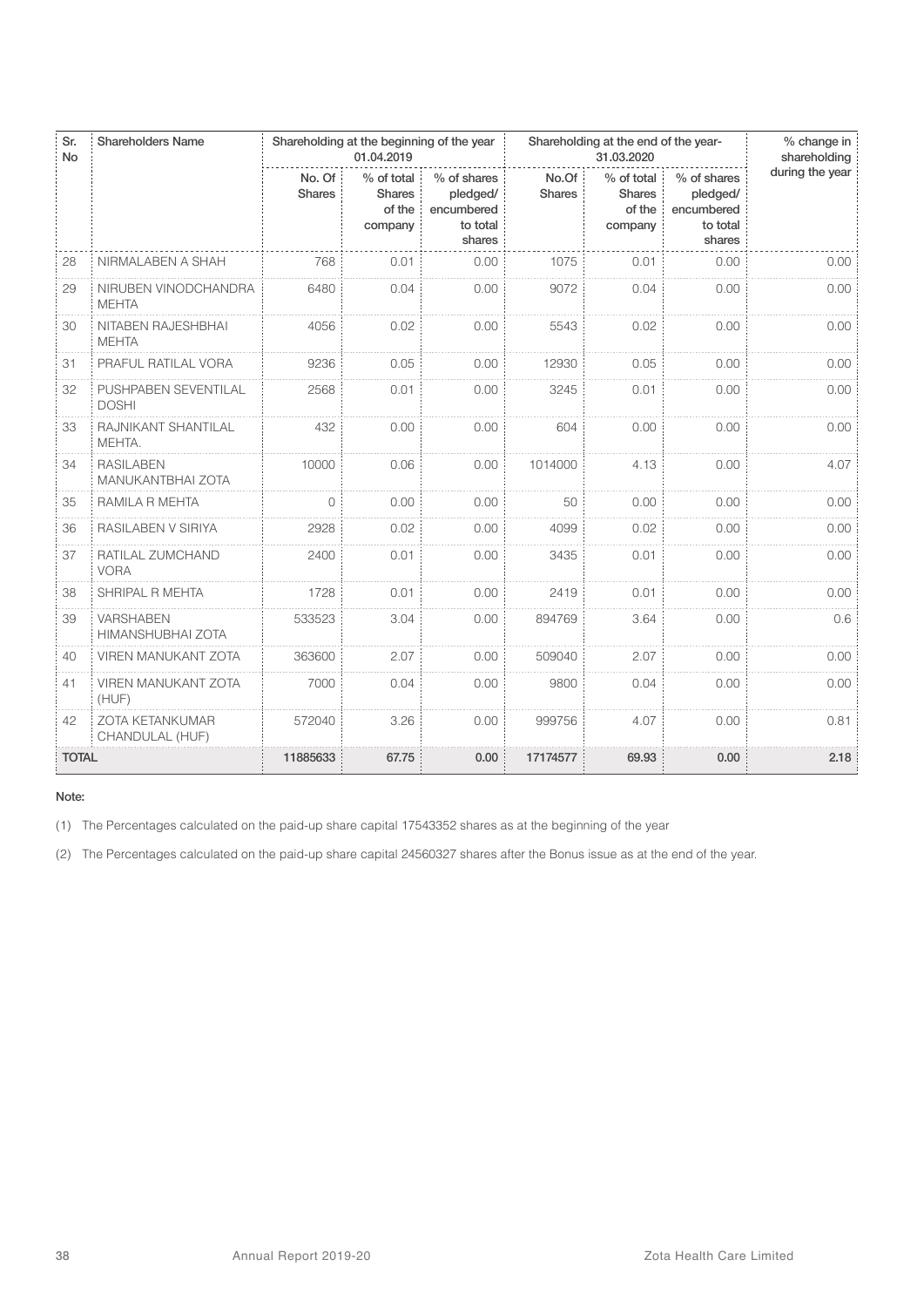# iii. Change in Promoters' Shareholding (Please specify, if there is no change)

| SR.<br><b>NO</b> | <b>PROMOTER</b>                        |                        | Shareholding at the<br>beginning of the year     | <b>DATE</b> | $(+)$<br>INCREASE/(-)                                | <b>REASON</b>          | end of the year | Shareholding at the                                    |
|------------------|----------------------------------------|------------------------|--------------------------------------------------|-------------|------------------------------------------------------|------------------------|-----------------|--------------------------------------------------------|
|                  |                                        | No Of<br><b>Shares</b> | % Of Total<br><b>Shares</b><br>Of The<br>Company |             | <b>DECREASE</b><br><b>IN SHARE</b><br><b>HOLDING</b> |                        | <b>Shares</b>   | No Of % Of Total<br><b>Shares</b><br>Of The<br>Company |
|                  | ANILABEN KETANKUMAR                    | 546500                 | 3.10                                             | 01-04-2019  | $\overline{0}$                                       |                        | 546500          | 3.12                                                   |
|                  | <b>ZOTA</b>                            |                        |                                                  | 02-08-2019  | 218600                                               | <b>Bonus Allotment</b> | 765100          | 3.12                                                   |
|                  |                                        |                        |                                                  | 11-10-2019  | 3150                                                 | Buy                    | 768250          | 3.13                                                   |
|                  |                                        |                        |                                                  | 31-03-2020  | 0                                                    |                        | 768250          | 3.13                                                   |
| 2                | <b>ANJNABEN</b>                        | 288                    | 0.00                                             | 01-04-2019  | 0                                                    |                        | 288             | 0.00                                                   |
|                  | SHRENIKKUMAR GANDHI                    |                        | 0.00                                             | 02-08-2019  | 115                                                  | Bonus Allotment        | 403             | 0.00                                                   |
|                  |                                        |                        |                                                  | 31/03/2020  | $\circ$                                              |                        | 403             | 0.00                                                   |
| B                | <b>ARUNABEN</b><br>RAMESHKUMAR SHAH    | 500                    | 0.00                                             | 01-04-2019  | $\circ$                                              |                        | 500             | 0.00                                                   |
|                  |                                        |                        |                                                  | 02-08-2019  | 200                                                  | <b>Bonus Allotment</b> | 700             | 0.00                                                   |
|                  |                                        |                        |                                                  | 31-03-2020  | 0                                                    |                        | 700             | 0.00                                                   |
|                  | <b>ASHOKKUMAR</b>                      | 8402                   | 0.05                                             | 01-04-2019  | $\overline{0}$                                       |                        | 8402            | 0.05                                                   |
|                  | CHANDULAL ZOTA                         |                        |                                                  | 02-08-2019  | 3360                                                 | <b>Bonus Allotment</b> | 11762           | 0.05                                                   |
|                  |                                        |                        |                                                  | 31-03-2020  | 0                                                    |                        | 11762           | 0.05                                                   |
| 5                | ASHOKKUMAR                             | 997                    | 0.01                                             | 01-04-2019  | $\circ$                                              |                        | 997             | 0.01                                                   |
|                  | CHANDULAL ZOTA (HUF)                   |                        | 0.00                                             | 26-07-2019  |                                                      | $3$ $\vdots$ Buy       | 1000            | 0.01                                                   |
|                  |                                        |                        |                                                  | 02-08-2019  | 400                                                  | <b>Bonus Allotment</b> | 1400            | 0.01                                                   |
|                  |                                        |                        |                                                  | 31-03-2020  | 0                                                    |                        | 1400            | 0.01                                                   |
| 6                | <b>CHAMPABEN</b><br>HALCHANDBHAI MEHTA | 648                    | 0.00                                             | 01-04-2019  | 0                                                    |                        | 648             | 0.00                                                   |
|                  |                                        |                        | 0.00                                             | 02-08-2019  | 259                                                  | <b>Bonus Allotment</b> | 907             | 0.00                                                   |
|                  |                                        |                        |                                                  | 31-03-2020  | 0                                                    |                        | 907             | 0.00                                                   |
|                  | CHANDRIKABEN                           | 216                    | 0.00                                             | 01-04-2019  | 0                                                    |                        | 216             | 0.00                                                   |
|                  | SUBODHCHANDRA SHAH                     |                        | 0.00                                             | 02-08-2019  |                                                      | 86 Bonus Allotment     | 302             | 0.00                                                   |
|                  |                                        |                        |                                                  | 31-03-2020  | 0                                                    |                        | 302             | 0.00                                                   |
| 8                | DHARA KETAN ZOTA                       | 128148                 | 0.01                                             | 01-04-2019  | 0                                                    |                        | 128148          | 0.73                                                   |
|                  |                                        |                        | 0.00                                             | 19-04-2019  |                                                      | $50$ $\vdots$ Buy      | 128198          | 0.73                                                   |
|                  |                                        |                        | 0.00                                             | 03-05-2019  | 35:                                                  | Buy                    | 128233          | 0.73                                                   |
|                  |                                        |                        | 0.00                                             | 07-06-2019  | 10                                                   | Buy<br>÷               | 128243          | 0.73                                                   |
|                  |                                        |                        |                                                  | 14-06-2019  | $-995$                                               | Sell                   | 127248          | 0.73                                                   |
|                  |                                        |                        |                                                  | 02-08-2019  | 50899                                                | <b>Bonus Allotment</b> | 178147          | 0.73                                                   |
|                  |                                        |                        |                                                  | 31-03-2020  | 0                                                    |                        | 178147          | 0.73                                                   |
| 9                | DIMPLE DHAVAL SHAH                     | 1148                   | 0.01                                             | 01-04-2019  | $\circ$                                              |                        | 1148            | 0.01                                                   |
|                  |                                        |                        |                                                  | 02-08-2019  | 459                                                  | <b>Bonus Allotment</b> | 1607            | 0.01                                                   |
|                  |                                        |                        |                                                  | 31-03-2020  | 0                                                    |                        | 1607            | 0.01                                                   |
| :10              | HALCHANDBHAI MANILAL                   | 3444                   | 0.02                                             | 01-04-2019  | 0                                                    |                        | 3444            | 0.02                                                   |
|                  | <b>MEHTA</b>                           |                        | 0.00                                             | 02-08-2019  | 1377                                                 | <b>Bonus Allotment</b> | 4821            | 0.02                                                   |
|                  |                                        |                        |                                                  | 31-03-2020  | 0                                                    |                        | 4821            | 0.02                                                   |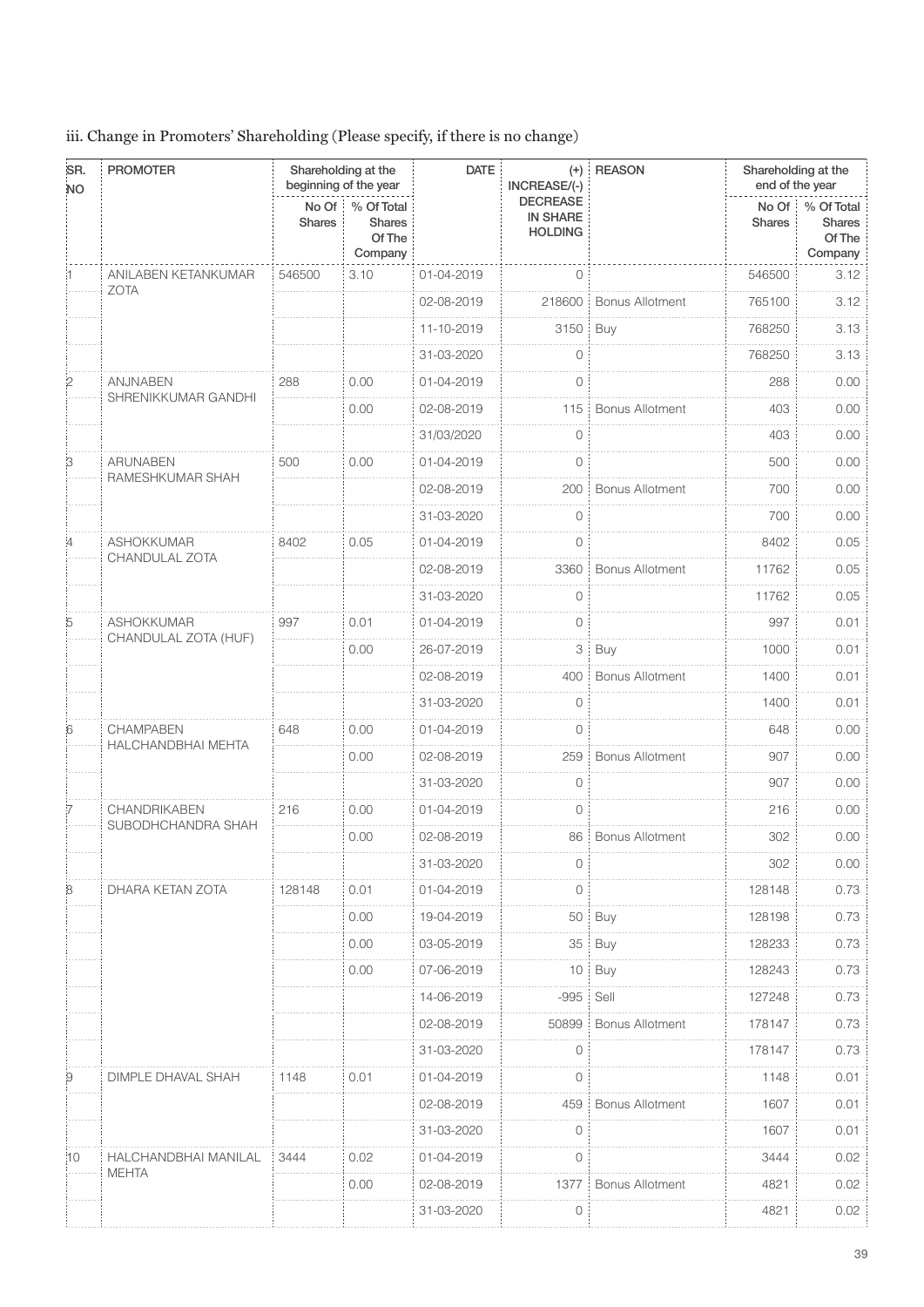| SR.       | <b>PROMOTER</b>                             |                                   | Shareholding at the<br>beginning of the year     | <b>DATE</b> | $(+)$<br>INCREASE/(-)                                | <b>REASON</b>          | Shareholding at the<br>end of the year |                                           |
|-----------|---------------------------------------------|-----------------------------------|--------------------------------------------------|-------------|------------------------------------------------------|------------------------|----------------------------------------|-------------------------------------------|
| <b>NO</b> |                                             | $No$ Of $\vdots$<br><b>Shares</b> | % Of Total<br><b>Shares</b><br>Of The<br>Company |             | <b>DECREASE</b><br><b>IN SHARE</b><br><b>HOLDING</b> |                        | No Of<br><b>Shares</b>                 | % Of Total<br>Shares<br>Of The<br>Company |
| i11       | HARSHABEN ASHVINBHAI                        | 648                               | 0.00                                             | 01-04-2019  | $\circ$                                              |                        | 648                                    | 0.00                                      |
|           | <b>SIRIYA</b>                               |                                   | 0.00                                             | 03-05-2019  | $-500$                                               | Sell                   | 148                                    | 0.00                                      |
|           |                                             |                                   |                                                  | 02-08-2019  | 59                                                   | <b>Bonus Allotment</b> | 207                                    | 0.00                                      |
|           |                                             |                                   |                                                  | 30-09-2019  | 250                                                  | Buy                    | 457                                    | 0.00                                      |
|           |                                             |                                   |                                                  | 13-12-2019  | $-160$                                               | Sell                   | 297                                    | 0.00                                      |
|           |                                             |                                   |                                                  | 31-03-2020  | $\circ$                                              |                        | 297                                    | 0.00                                      |
| 12        | <b>HELI RITESH SHAH</b>                     | 25600                             | 0.15                                             | 01-04-2019  | $\circ$                                              |                        | 25600                                  | 0.15                                      |
|           |                                             |                                   | 0.00                                             | 02-08-2019  | 10240                                                | <b>Bonus Allotment</b> | 35840                                  | 0.15                                      |
|           |                                             |                                   |                                                  | 31-03-2020  | $\circ$                                              |                        | 35840                                  | 0.15                                      |
| 13        | <b>HIMANSHU MUKTILAL</b><br><b>ZOTA HUF</b> | 9456                              | 0.05                                             | 01-04-2019  | $\circ$                                              |                        | 9456                                   | 0.05                                      |
|           |                                             |                                   | 0.00                                             | 02-08-2019  | 3782                                                 | <b>Bonus Allotment</b> | 13238                                  | 0.05                                      |
|           |                                             |                                   |                                                  | 31-03-2020  | $\circ$                                              |                        | 13238                                  | 0.05                                      |
| :14       | <b>HIMANSHU MUKTILAL</b><br><b>ZOTA</b>     | 2319800                           | 13.17                                            | 01-04-2019  | $\circ$                                              |                        | 2319800                                | 13.22                                     |
|           |                                             |                                   |                                                  | 21-06-2019  | 3500 Buy                                             |                        | 2323300                                | 13.24                                     |
|           |                                             |                                   |                                                  | 02-08-2019  | 929320                                               | <b>Bonus Allotment</b> | 3252620                                | 13.24                                     |
|           |                                             |                                   |                                                  | 04-10-2019  | 16150                                                | Buy                    | 3268770                                | 13.31                                     |
|           |                                             |                                   |                                                  | 31-03-2020  | 160                                                  | Buy                    | 3268930                                | 13.31                                     |
| :15       | <b>INDUBEN MUKTILAL ZOTA</b>                | 1200                              | 0.01                                             | 01-04-2019  | $\overline{0}$                                       |                        | 1200                                   | 0.01                                      |
|           |                                             |                                   |                                                  | 02-08-2019  | 480                                                  | <b>Bonus Allotment</b> | 1680                                   | 0.01                                      |
|           |                                             |                                   |                                                  | 31-03-2020  | $\circ$                                              |                        | 1680                                   | 0.01                                      |
| :16       | KAMLESH RAJANIKANT<br><b>ZOTA</b>           | 1412074                           | 8.02                                             | 01-04-2019  | $\circ$                                              |                        | 1412074                                | 8.05                                      |
|           |                                             |                                   |                                                  | 02-08-2019  |                                                      | 328093 Bonus Allotment | 1740167                                | 7.09                                      |
|           |                                             |                                   |                                                  | 02-08-2019  | 236736                                               | <b>Bonus Allotment</b> | 1976903                                | 8.05                                      |
|           |                                             |                                   |                                                  | 13-12-2019  | 14200                                                | Buy                    | 1991103                                | 8.11                                      |
|           |                                             |                                   |                                                  | 31-03-2020  | 0                                                    |                        | 1991103                                | 8.11                                      |
| 17        | KETANKUMAR<br>CHANDULAL ZOTA                | 2165974                           | 12.35                                            | 01-04-2019  | 0                                                    |                        | 2165974                                | 12.35                                     |
|           |                                             |                                   |                                                  | 02-08-2019  | 866389                                               | <b>Bonus Allotment</b> | 3032363                                | 12.35                                     |
|           |                                             |                                   |                                                  | 04-10-2019  | 13000                                                | Buy                    | 3045363                                | 12.40                                     |
|           |                                             |                                   |                                                  | 31-03-2020  | 0                                                    |                        | 3045363                                | 12.40                                     |
| 18        | KINJAL NIKESH MEHTA.                        | 19360                             | 0.11                                             | 01-04-2019  | 0                                                    |                        | 19360                                  | 0.11                                      |
|           |                                             |                                   |                                                  | 02-08-2019  | 8444                                                 | <b>Bonus Allotment</b> | 27804                                  | 0.11                                      |
|           |                                             |                                   |                                                  | 13-03-2020  | 100                                                  | Buy                    | 27904                                  | 0.11                                      |
|           |                                             |                                   |                                                  | 31-03-2020  | $\Omega$                                             |                        | 27904                                  | 0.11                                      |
| :19       | KRINAL V ANKHAD                             | 6168                              | 0.04                                             | 01-04-2019  | 0                                                    |                        | 6168                                   | 0.04                                      |
|           |                                             |                                   | 0.00                                             | 02-08-2019  | 2467                                                 | <b>Bonus Allotment</b> | 8635                                   | 0.04                                      |
|           |                                             |                                   |                                                  | 31-03-2020  | 0                                                    |                        | 8635                                   | 0.04                                      |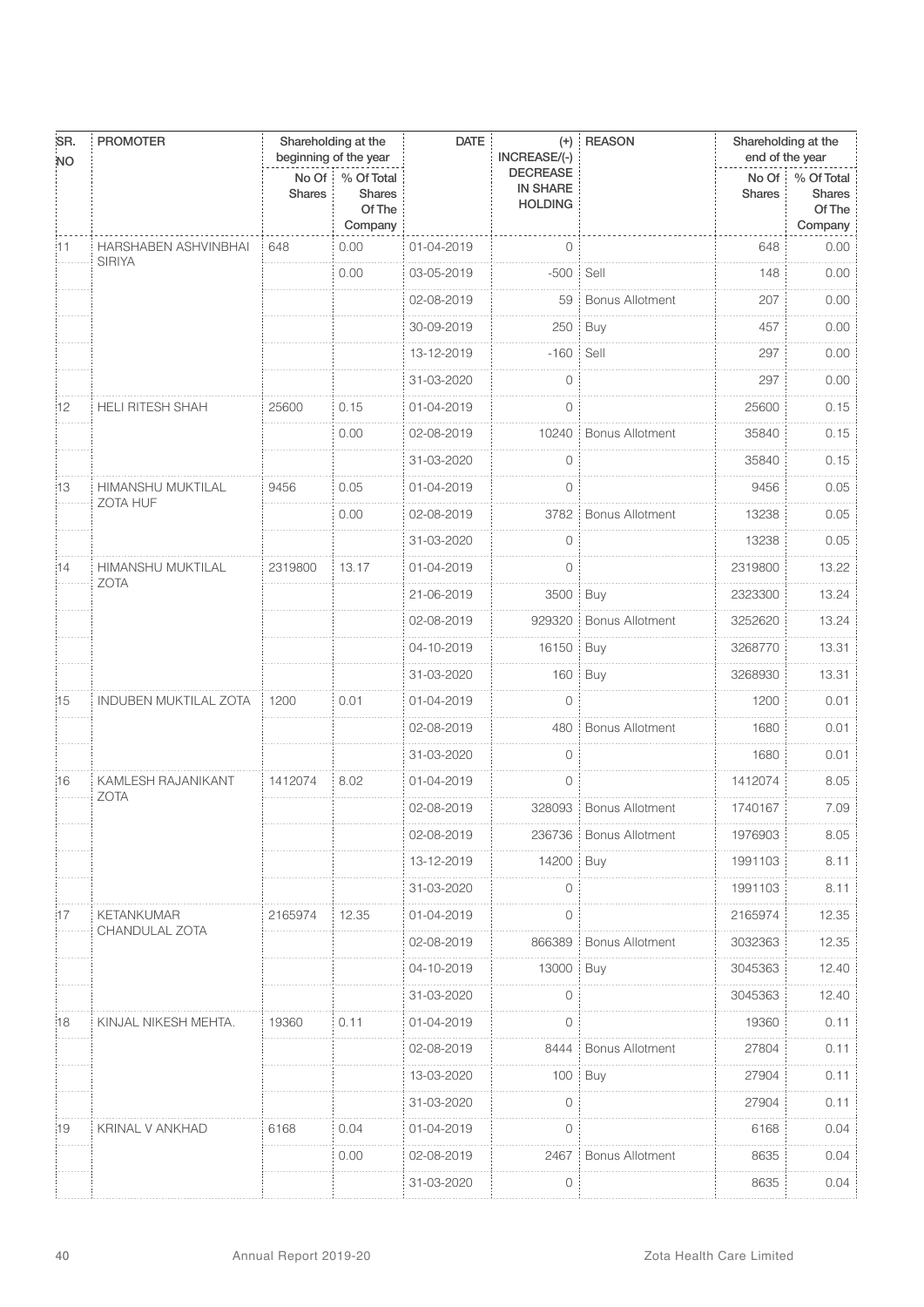| SR.<br><b>NO</b> | <b>PROMOTER</b>       |                        | Shareholding at the<br>beginning of the year     | <b>DATE</b> | $(+)$<br>INCREASE/(-)                                | <b>REASON</b>                                                      | Shareholding at the<br>end of the year |                                           |
|------------------|-----------------------|------------------------|--------------------------------------------------|-------------|------------------------------------------------------|--------------------------------------------------------------------|----------------------------------------|-------------------------------------------|
|                  |                       | No Of<br><b>Shares</b> | % Of Total<br><b>Shares</b><br>Of The<br>Company |             | <b>DECREASE</b><br><b>IN SHARE</b><br><b>HOLDING</b> |                                                                    | No Of<br><b>Shares</b>                 | % Of Total<br>Shares<br>Of The<br>Company |
| 20               | KUMARPAL RAJNIKANT    | 648                    | 0.00                                             | 01-04-2019  | $\overline{0}$                                       |                                                                    | 648                                    | 0.00                                      |
|                  | <b>MEHTA</b>          |                        | 0.00                                             | 02-08-2019  | 259                                                  | <b>Bonus Allotment</b>                                             | 907                                    | 0.00                                      |
|                  |                       |                        | 0.00                                             | 31-03-2020  | 0                                                    |                                                                    | 907                                    | 0.00                                      |
| $^{21}$          | MANISHA TUSHARKUMAR   | 8424                   | 0.05                                             | 01-04-2019  | 0                                                    |                                                                    | 8424                                   | 0.05                                      |
|                  | <b>MEHTA</b>          |                        |                                                  | 02-08-2019  | 3369                                                 | <b>Bonus Allotment</b>                                             | 11793                                  | 0.05                                      |
|                  |                       |                        |                                                  | 31-03-2020  | $\circ$                                              |                                                                    | 11793                                  | 0.05                                      |
| 22               | <b>MANISHABEN</b>     | 937119                 | 5.32                                             | 01-04-2019  | $\mathbf 0$                                          |                                                                    | 937119                                 | 5.32                                      |
|                  | KAMLESHKUMAR ZOTA     |                        |                                                  | 02-08-2019  | 374847                                               | <b>Bonus Allotment</b>                                             | 1311966                                | 5.34                                      |
|                  |                       |                        |                                                  | 29-08-2019  | 122000                                               | Buy                                                                | 1433966                                | 5.84                                      |
|                  |                       |                        |                                                  | 06-09-2019  | 10000                                                | Buy                                                                | 1443966                                | 5.88                                      |
|                  |                       |                        |                                                  | 31-03-2020  | $\Omega$                                             |                                                                    | 1443966                                | 5.88                                      |
| 23               | MANUKANT CHANDULAL    | 2268693                | 12.88                                            | 01-04-2019  | $\circ$                                              |                                                                    | 2268693                                | 12.93                                     |
|                  | <b>ZOTA</b>           |                        |                                                  | 02-08-2019  | 907477                                               | <b>Bonus Allotment</b>                                             | 3176170                                | 12.93                                     |
|                  |                       |                        |                                                  | 13-09-2019  | $-1150000$                                           | Transfer of shares<br>through the gift deed<br>(inter-se transfer) | 2026170                                | 8.25                                      |
|                  |                       |                        |                                                  | 11-10-2019  | 139280                                               | Buy                                                                | 2165450                                | 8.82                                      |
|                  |                       |                        |                                                  | 18-10-2019  | 11420                                                | Buy                                                                | 2176870                                | 8.86                                      |
|                  |                       |                        |                                                  | 31-03-2020  | 0                                                    |                                                                    | 2176870                                | 8.86                                      |
| 24               | MANUKANT CHANDULAL    | 147691                 | 0.84                                             | 01-04-2019  | $\circ$                                              |                                                                    | 147691                                 | 0.84                                      |
|                  | <b>ZOTA HUF</b>       |                        | 0.00                                             | 02-08-2019  | 59076                                                | <b>Bonus Allotment</b>                                             | 206767                                 | 0.84                                      |
|                  |                       |                        |                                                  | 31-03-2020  | 0                                                    |                                                                    | 206767                                 | 0.84                                      |
| 25               | <b>MEHTA SURESH</b>   | 1228                   | 0.01                                             | 01-04-2019  | $\circ$                                              |                                                                    | 1228                                   | 0.01                                      |
|                  | <b>HALCHAND</b>       |                        | 0.00                                             | 02-08-2019  | 491                                                  | <b>Bonus Allotment</b>                                             | 1719                                   | 0.01                                      |
|                  |                       |                        |                                                  | 31-03-2020  | 0                                                    |                                                                    | 1719                                   | 0.01                                      |
| 26               | MOXESH KETANBHAI ZOTA | 350000                 | 2.00                                             | 01-04-2019  | $\circ$                                              |                                                                    | 350000                                 | 2.00                                      |
|                  |                       |                        |                                                  | 02-08-2019  | 140000                                               | <b>Bonus Allotment</b>                                             | 490000                                 | 2.00                                      |
|                  |                       |                        |                                                  | 04-10-2019  | 4150                                                 | Buy                                                                | 494150                                 | 2.01                                      |
|                  |                       |                        |                                                  | 31-03-2020  | 0                                                    |                                                                    | 494150                                 | 2.01                                      |
| 27               | NIRALKUMAR MUKTILAL   | 5000                   | 0.03                                             | 01-04-2019  | $\circ$                                              |                                                                    | 5000                                   | 0.03                                      |
|                  | <b>ZOTA</b>           |                        |                                                  | 02-08-2019  | 2000                                                 | <b>Bonus Allotment</b>                                             | 7000                                   | 0.03                                      |
|                  |                       |                        |                                                  | 31-03-2020  | 279                                                  | Buy                                                                | 7279                                   | 0.03                                      |
| 28               | NIRMALABEN A SHAH     | 768                    | 0.00                                             | 01-04-2019  | $\overline{0}$                                       |                                                                    | 768                                    | 0.00                                      |
|                  |                       |                        |                                                  | 02-08-2019  | 307                                                  | <b>Bonus Allotment</b>                                             | 1075                                   | 0.00                                      |
|                  |                       |                        |                                                  | 31-03-2020  | 0                                                    |                                                                    | 1075                                   | 0.00                                      |
| 29               | NIRUBEN VINODCHANDRA  | 6480                   | 0.04                                             | 01-04-2019  | $\mathbf{0}$                                         |                                                                    | 6480                                   | 0.04                                      |
|                  | <b>MEHTA</b>          |                        |                                                  | 02-08-2019  | 2592                                                 | <b>Bonus Allotment</b>                                             | 9072                                   | 0.04                                      |
|                  |                       |                        |                                                  | 31-03-2020  | $\circ$                                              |                                                                    | 9072                                   | 0.04                                      |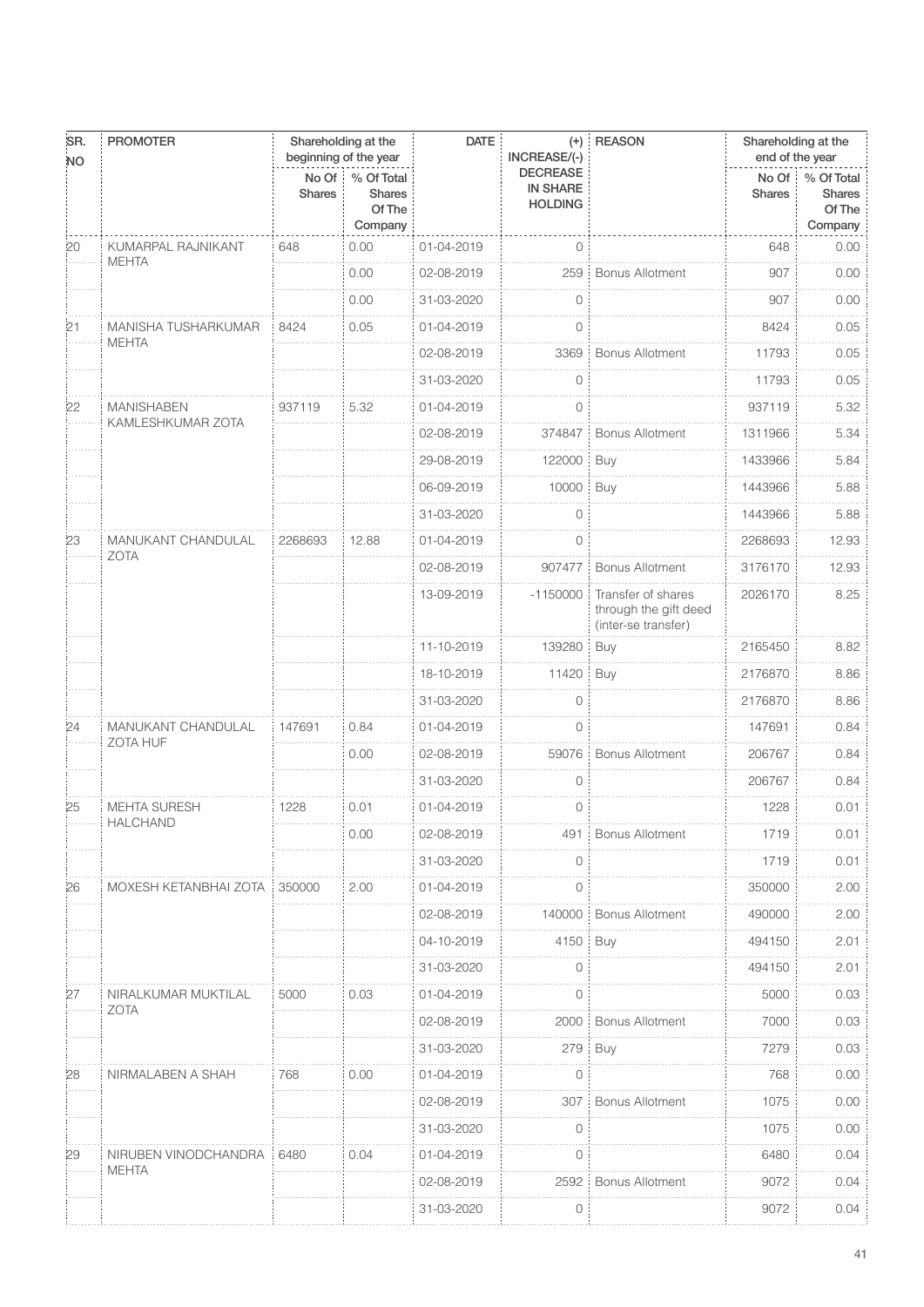| SR.<br><b>NO</b> | <b>PROMOTER</b>                       |                        | Shareholding at the<br>beginning of the year     | <b>DATE</b> | $(+)$<br>INCREASE/(-)                                | <b>REASON</b>                                                                           | Shareholding at the<br>end of the year |                                           |
|------------------|---------------------------------------|------------------------|--------------------------------------------------|-------------|------------------------------------------------------|-----------------------------------------------------------------------------------------|----------------------------------------|-------------------------------------------|
|                  |                                       | No Of<br><b>Shares</b> | % Of Total<br><b>Shares</b><br>Of The<br>Company |             | <b>DECREASE</b><br><b>IN SHARE</b><br><b>HOLDING</b> |                                                                                         | $No$ Of $\vdots$<br><b>Shares</b>      | % Of Total<br>Shares<br>Of The<br>Company |
| 30               | NITABEN RAJESHBHAI                    | 4056                   | 0.02                                             | 01-04-2019  | $\overline{0}$                                       |                                                                                         | 4056                                   | 0.02                                      |
|                  | <b>MEHTA</b>                          |                        | 0.00                                             | 02-08-2019  | 1622                                                 | <b>Bonus Allotment</b>                                                                  | 5678                                   | 0.02                                      |
|                  |                                       |                        |                                                  | 13-12-2019  | $-47$ :                                              | Sell                                                                                    | 5631                                   | 0.02                                      |
|                  |                                       |                        |                                                  | 21-02-2020  | 47 :                                                 | Buy                                                                                     | 5678                                   | 0.02                                      |
|                  |                                       |                        |                                                  | 28-02-2020  | $-36$                                                | Sell                                                                                    | 5642                                   | 0.02                                      |
|                  |                                       |                        |                                                  | 06-03-2020  | $-99:$                                               | Sell                                                                                    | 5543                                   | 0.02                                      |
|                  |                                       |                        |                                                  | 31-03-2020  | $\mathbf 0$                                          |                                                                                         | 5543                                   | 0.02                                      |
| 31               | PRAFUL RATILAL VORA                   | 9236                   | 0.05                                             | 01-04-2019  | 0                                                    |                                                                                         | 9236                                   | 0.05                                      |
|                  |                                       |                        |                                                  | 02-08-2019  | 3694                                                 | <b>Bonus Allotment</b>                                                                  | 12930                                  | 0.05                                      |
|                  |                                       |                        |                                                  | 31-03-2020  | $\overline{0}$                                       |                                                                                         | 12930                                  | 0.05                                      |
| 32               | PUSHPABEN SEVENTILAL<br><b>DOSHI</b>  | 2568                   | 0.01                                             | 01-04-2019  | $\overline{0}$                                       |                                                                                         | 2568                                   | 0.01                                      |
|                  |                                       |                        |                                                  | 02-08-2019  | 1027                                                 | <b>Bonus Allotment</b>                                                                  | 3595                                   | 0.01                                      |
|                  |                                       |                        |                                                  | 13-12-2019  | $-350$                                               | Sell                                                                                    | 3245                                   | 0.01                                      |
|                  |                                       |                        |                                                  | 31-03-2020  | 0                                                    |                                                                                         | 3245                                   | 0.01                                      |
| 33               | RAJNIKANT SHANTILAL<br><b>MEHTA</b>   | 432                    | 0.00                                             | 01-04-2019  | $\overline{0}$                                       |                                                                                         | 432                                    | 0.00                                      |
|                  |                                       |                        | 0.00                                             | 02-08-2019  | 172                                                  | <b>Bonus Allotment</b>                                                                  | 604                                    | 0.00                                      |
|                  |                                       |                        |                                                  | 31-03-2020  | $\overline{0}$                                       |                                                                                         | 604                                    | 0.00                                      |
| 34               | <b>RASILABEN</b><br>MANUKANTBHAI ZOTA | 10000                  | 0.06                                             | 01-04-2019  | 0                                                    |                                                                                         | 10000                                  | 0.06                                      |
|                  |                                       |                        | 0.00                                             | 02-08-2019  | 4000                                                 | <b>Bonus Allotment</b>                                                                  | 14000                                  | 0.06                                      |
|                  |                                       |                        | 0.00                                             | 13-09-2019  | 1000000                                              | Inter-se transfer of<br>shares between the<br>promoter group;<br>through the gift deed. | 1014000                                | 4.13                                      |
|                  |                                       |                        |                                                  | 31-03-2020  | $()$ :                                               |                                                                                         | 1014000                                | 4.13                                      |
| 35               | RAMILA R MEHTA                        | 0                      | 0.00                                             | 01-04-2020  | $\Omega$                                             |                                                                                         | 0                                      | 0.00                                      |
|                  |                                       |                        |                                                  | 20-03-2020  |                                                      | 50 Buy                                                                                  | 50                                     | 0.00                                      |
|                  |                                       |                        |                                                  | 31-03-2020  | 0                                                    |                                                                                         | 50                                     | 0.00                                      |
| 36               | RASILABEN V SIRIYA                    | 2928                   | 0.02                                             | 01-04-2019  | 0                                                    |                                                                                         | 2928                                   | 0.02                                      |
|                  |                                       |                        |                                                  | 02-08-2019  | 1171                                                 | <b>Bonus Allotment</b>                                                                  | 4099                                   | 0.02                                      |
|                  |                                       |                        |                                                  | 31-03-2020  | 0                                                    |                                                                                         | 4099                                   | 0.02                                      |
| 37               | RATILAL ZUMCHAND<br><b>VORA</b>       | 2400                   | 0.01                                             | 01-04-2019  | 0                                                    |                                                                                         | 2400                                   | 0.01                                      |
|                  |                                       |                        |                                                  | 02-08-2019  | 960                                                  | <b>Bonus Allotment</b>                                                                  | 3360                                   | 0.01                                      |
|                  |                                       |                        |                                                  | 31-03-2020  | 75                                                   | Buy                                                                                     | 3435                                   | 0.01                                      |
| 38               | SHRIPAL R MEHTA                       | 1728                   | 0.01                                             | 01-04-2019  | 0                                                    |                                                                                         | 1728                                   | 0.01                                      |
|                  |                                       |                        |                                                  | 02-08-2019  | 691                                                  | <b>Bonus Allotment</b>                                                                  | 2419                                   | 0.01                                      |
|                  |                                       |                        |                                                  | 31-03-2020  | 0                                                    |                                                                                         | 2419                                   | 0.01                                      |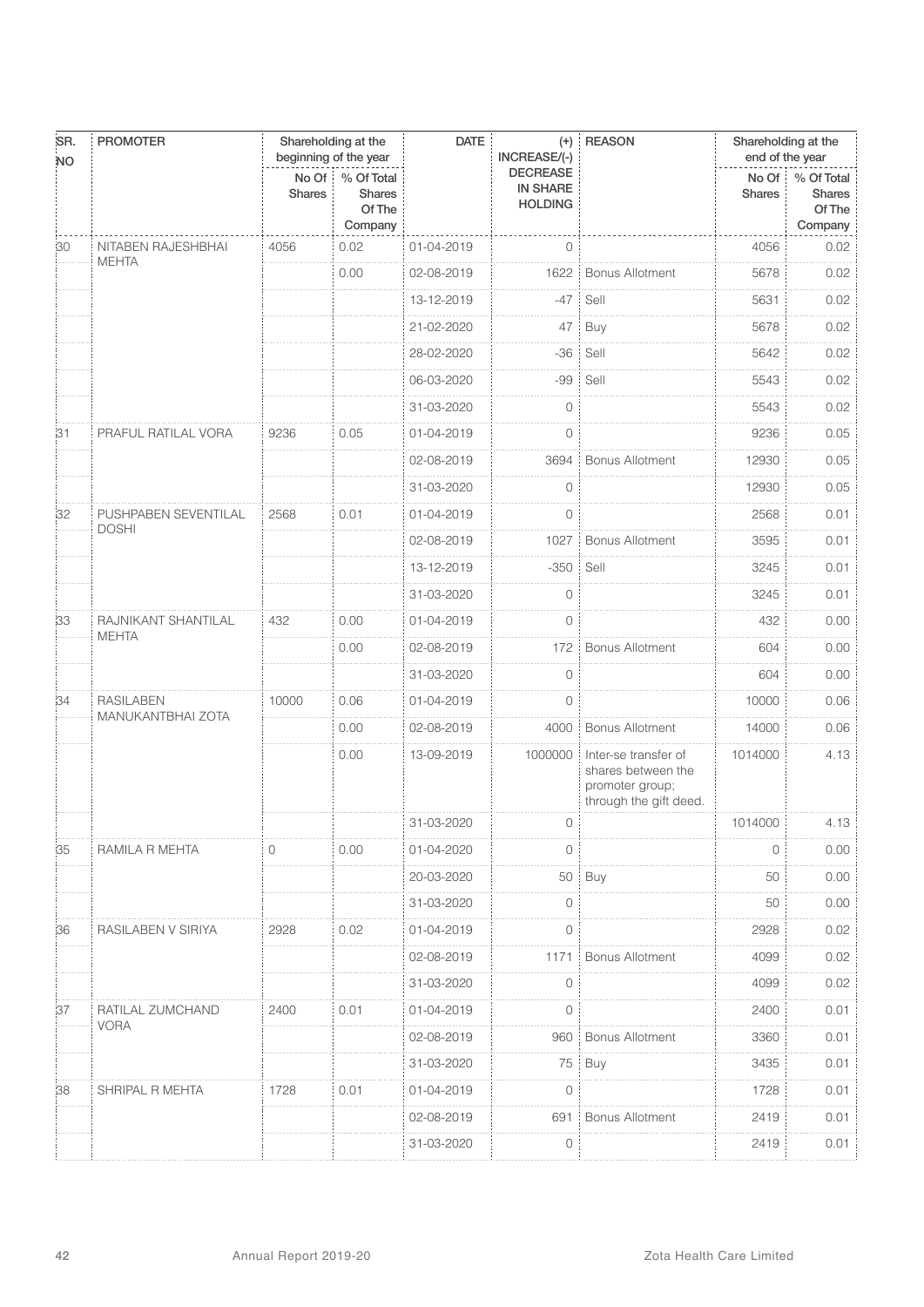| SR.<br><b>NO</b> | <b>PROMOTER</b>                       |                        | Shareholding at the<br>beginning of the year     | <b>DATE</b> | $(+)$<br>INCREASE/(-)                                | <b>REASON</b>          | Shareholding at the<br>end of the year |                                                  |
|------------------|---------------------------------------|------------------------|--------------------------------------------------|-------------|------------------------------------------------------|------------------------|----------------------------------------|--------------------------------------------------|
|                  |                                       | No Of<br><b>Shares</b> | % Of Total<br><b>Shares</b><br>Of The<br>Company |             | <b>DECREASE</b><br><b>IN SHARE</b><br><b>HOLDING</b> |                        | No Of<br><b>Shares</b>                 | % Of Total<br><b>Shares</b><br>Of The<br>Company |
| 39               | <b>VARSHABEN</b><br>HIMANSHUBHAI ZOTA | 533523                 | 3.03                                             | 01-04-2019  | $\circ$                                              |                        | 533523                                 | 3.03                                             |
|                  |                                       |                        |                                                  | 21-06-2019  | 8497                                                 | Buy                    | 542020                                 | 3.09                                             |
|                  |                                       |                        |                                                  | 02-08-2019  | 216812                                               | <b>Bonus Allotment</b> | 758832                                 | 3.62                                             |
|                  |                                       |                        |                                                  | 06-09-2019  | 130850                                               | Buy                    | 889682                                 | 3.64                                             |
|                  |                                       |                        |                                                  | 04-10-2019  | 4200                                                 | Buy                    | 893882                                 | 3.64                                             |
|                  |                                       |                        |                                                  | 20-03-2020  | 887                                                  | Buy                    | 894769                                 | 3.64                                             |
|                  |                                       |                        |                                                  | 31-03-2020  | 0                                                    |                        | 894769                                 | 3.64                                             |
| :40              | <b>VIREN MANUKANT ZOTA</b>            | 363600                 | 2.06                                             | 01-04-2019  | $\circ$                                              |                        | 363600                                 | 2.06                                             |
|                  |                                       |                        | 0.00                                             | 02-08-2019  | 145440                                               | <b>Bonus Allotment</b> | 509040                                 | 2.07                                             |
|                  |                                       |                        | 0.00                                             | 31-03-2020  | $\circ$                                              |                        | 509040                                 | 2.07                                             |
| :41              | <b>VIREN MANUKANT ZOTA</b>            | 6000                   | 0.03                                             | 01-04-2019  | $\mathbf{O}$                                         |                        | 7000                                   | 0.04                                             |
|                  | (HUF)                                 |                        | 0.00                                             | 02-08-2019  | 2800                                                 | <b>Bonus Allotment</b> | 9800                                   | 0.04                                             |
|                  |                                       |                        | 0.00                                             | 31-03-2020  | $\circ$                                              |                        | 9800                                   | 0.04                                             |
| 42               | ZOTA KETANKUMAR                       | 572040                 | 3.25                                             | 01-04-2019  | $\circ$                                              |                        | 572040                                 | 3.25                                             |
|                  | CHANDULAL(HUF)                        |                        |                                                  | 21-06-2019  | 8500 Buy                                             |                        | 580540                                 | 3.32                                             |
|                  |                                       |                        |                                                  | 02-08-2019  | 232216                                               | <b>Bonus Allotment</b> | 812756                                 | 3.31                                             |
|                  |                                       |                        |                                                  | 06-09-2019  | 186000                                               | Buy                    | 998756                                 | 4.07                                             |
|                  |                                       |                        |                                                  | 04-10-2019  | 1000:                                                | Buy                    | 999756                                 | 4.07                                             |
|                  |                                       |                        |                                                  | 31-03-2020  | $\circ$                                              |                        | 999756                                 | 4.07                                             |

(1) The Percentages calculated on the paid-up share capital 17543352 shares as at the beginning of the year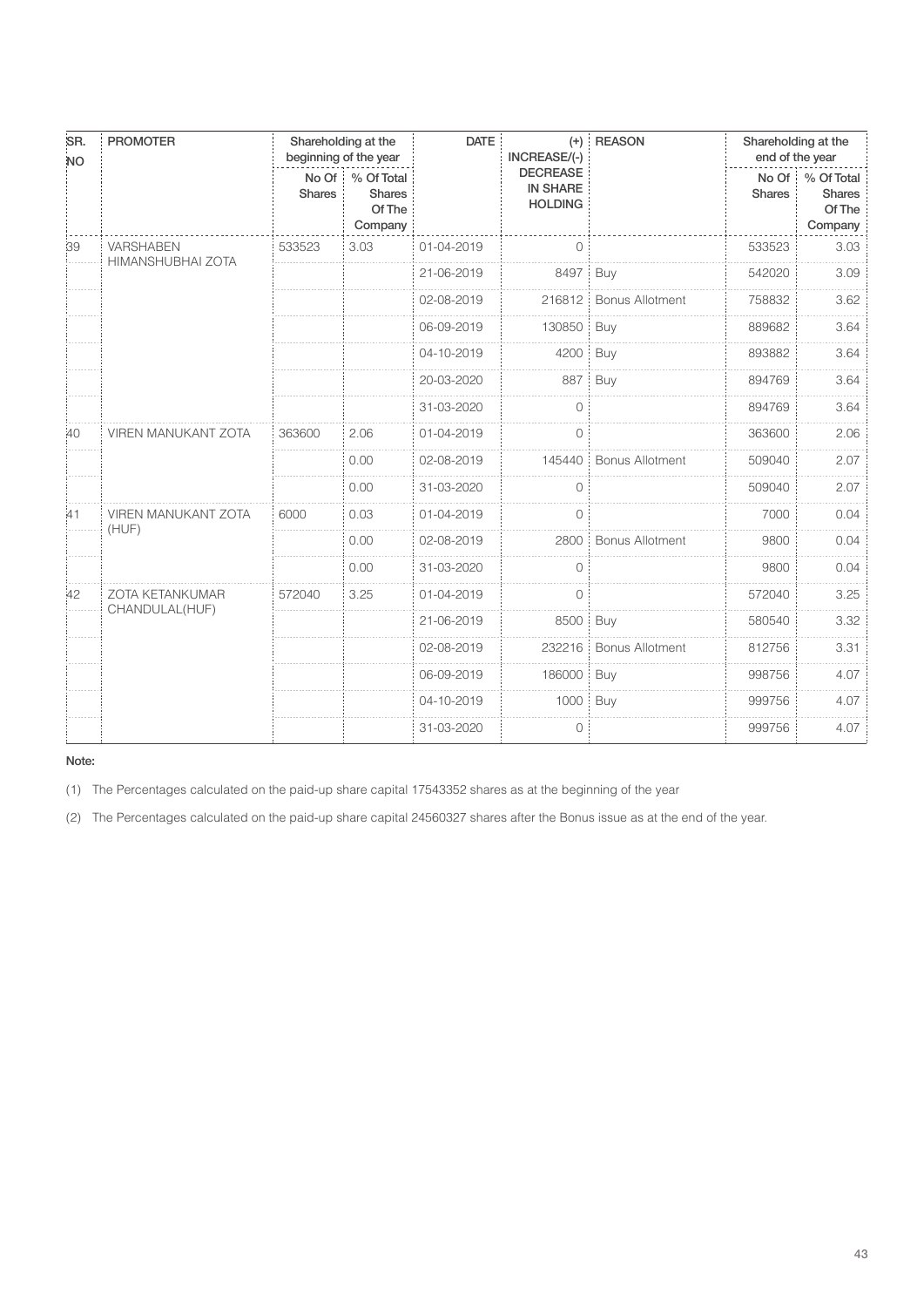iv. Shareholding Pattern of top ten Shareholders (other than Directors, Promoters & Holders of GDRs & ADRs)

| SR.<br><b>NO</b> | Name of Shareholders                               |                        | Shareholding at the<br>beginning of the year     | <b>DATE</b> | INCREASE/(-)                                         | (+) REASON      | Shareholding at the<br>end of the year  |                                                  |
|------------------|----------------------------------------------------|------------------------|--------------------------------------------------|-------------|------------------------------------------------------|-----------------|-----------------------------------------|--------------------------------------------------|
|                  |                                                    | No Of<br><b>Shares</b> | % Of Total<br><b>Shares</b><br>Of The<br>Company |             | <b>DECREASE</b><br><b>IN SHARE</b><br><b>HOLDING</b> |                 | $No$ Of $\overline{a}$<br><b>Shares</b> | % Of Total<br><b>Shares</b><br>Of The<br>Company |
|                  | <b>JAINAM SHARE</b><br><b>CONSULTANTS PVT. LTD</b> | 1697995                |                                                  | 01-04-2019  | $\overline{0}$                                       |                 | 1697995                                 | 6.91                                             |
|                  |                                                    |                        |                                                  | 05-04-2019  | 1500 Buy                                             |                 | 1699495                                 | 6.92                                             |
|                  |                                                    |                        |                                                  | 12-04-2019  | $-9952$                                              | Sell            | 1689543                                 | 6.88                                             |
|                  |                                                    |                        |                                                  | 19-04-2019  | $-875500$                                            | Sell<br>÷       | 814043                                  | 3.31                                             |
|                  |                                                    |                        |                                                  | 26-04-2019  | $-6500$                                              | Sell            | 807543                                  | 3.29                                             |
|                  |                                                    |                        |                                                  | 03-05-2019  | $-583$                                               | Sell            | 806960                                  | 3.29                                             |
|                  |                                                    |                        |                                                  | 10-05-2019  | $-36002$                                             | Sell            | 770958                                  | 3.14                                             |
|                  |                                                    |                        |                                                  | 17-05-2019  | $-1500$                                              | Sell            | 769458                                  | 3.13                                             |
|                  |                                                    |                        |                                                  | 24-05-2019  | 1111654                                              | Buy             | 1881112                                 | 7.66                                             |
|                  |                                                    |                        |                                                  | 07-06-2019  | 38000                                                | <b>Buy</b>      | 1919112                                 | 7.81                                             |
|                  |                                                    |                        |                                                  | 14-06-2019  | $-1324752$                                           | Sell            | 594360                                  | 2.42                                             |
|                  |                                                    |                        |                                                  | 21-06-2019  | 1295735                                              | Buy             | 1890095                                 | 7.70                                             |
|                  |                                                    |                        |                                                  | 28-06-2019  | -708808                                              | Sell            | 1181287                                 | 4.81                                             |
|                  |                                                    |                        |                                                  | 05-07-2019  | 7500                                                 | Buy             | 1188787                                 | 4.84                                             |
|                  |                                                    |                        |                                                  | 12-07-2019  | 307541                                               | Buy             | 1496328                                 | 6.09                                             |
|                  |                                                    |                        |                                                  | 19-07-2019  | $-2973$                                              | Sell            | 1493355                                 | 6.08                                             |
|                  |                                                    |                        |                                                  | 26-07-2019  | $-541030$                                            | Sell            | 952325                                  | 3.88                                             |
|                  |                                                    |                        |                                                  | 02-08-2019  | 739393                                               | Buy             | 1691718                                 | 6.89                                             |
|                  |                                                    |                        |                                                  | 02-08-2019  | 380930                                               | Bonus allotment | 2072648                                 | 8.44                                             |
|                  |                                                    |                        |                                                  | 09-08-2019  | $-8599$                                              | Sell            | 2064049                                 | 8.40                                             |
|                  |                                                    |                        |                                                  | 16-08-2019  | 5600                                                 | Buy             | 2069649                                 | 8.43                                             |
|                  |                                                    |                        |                                                  | 23-08-2019  | $-1008285$                                           | Sell            | 1061364                                 | 4.32                                             |
|                  |                                                    |                        |                                                  | 30-08-2019  | 1055020 Buy                                          |                 | 2116384                                 | 8.62                                             |
|                  |                                                    |                        |                                                  | 06-09-2019  | -1389738 Sell                                        |                 | 726646                                  | 2.96                                             |
|                  |                                                    |                        |                                                  | 13-09-2019  | 758379 Buy                                           |                 | 1485025                                 | 6.05                                             |
|                  |                                                    |                        |                                                  | 20-09-2019  | -16846 Sell                                          |                 | 1468179                                 | 5.98                                             |
|                  |                                                    |                        |                                                  | 27-09-2019  | $-171149$                                            | Sell            | 1297030                                 | 5.28                                             |
|                  |                                                    |                        |                                                  | 30-09-2019  | -107372   Sell                                       |                 | 1189658                                 | 4.84                                             |
|                  |                                                    |                        |                                                  | 04-10-2019  | $-1026889$                                           | Sell            | 162769                                  | 0.66                                             |
|                  |                                                    |                        |                                                  | 11-10-2019  | 978417                                               | Buy             | 1141186                                 | 4.65                                             |
|                  |                                                    |                        |                                                  | 18-10-2019  | -404865                                              | Sell            | 736321                                  | 3.00                                             |
|                  |                                                    |                        |                                                  | 25-10-2019  | $-2206$                                              | : Sell          | 734115                                  | 2.99                                             |
|                  |                                                    |                        |                                                  | 01-11-2019  | $-781$                                               | Sell<br>÷       | 733334                                  | 2.99                                             |
|                  |                                                    |                        |                                                  | 08-11-2019  | 1084                                                 | Buy             | 734418                                  | 2.99                                             |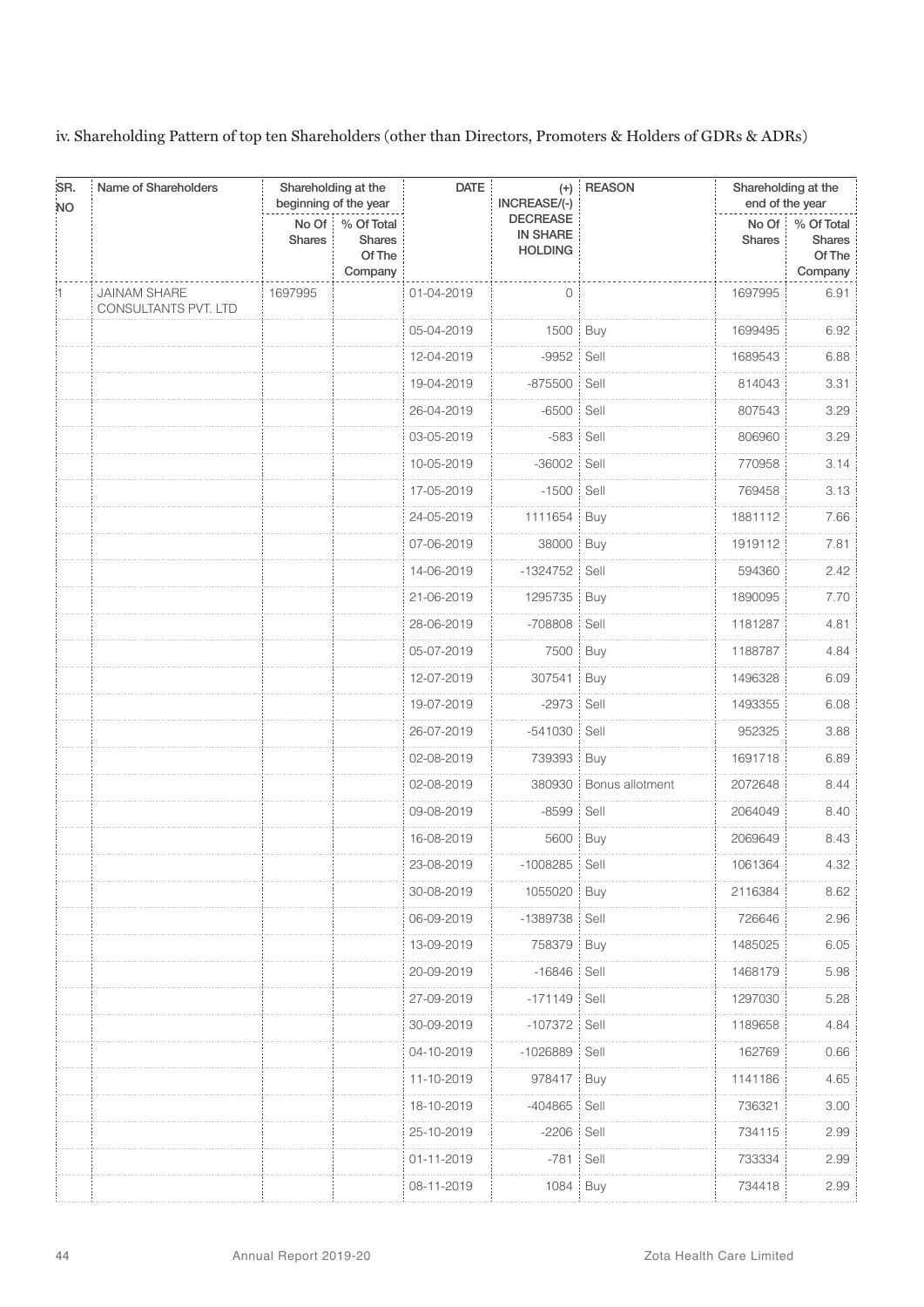| SR.            | Name of Shareholders |                        | Shareholding at the<br>beginning of the year     |            | <b>DATE</b><br>INCREASE/(-)                          | $(+)$ REASON | Shareholding at the<br>end of the year |                                                 |  |
|----------------|----------------------|------------------------|--------------------------------------------------|------------|------------------------------------------------------|--------------|----------------------------------------|-------------------------------------------------|--|
| <b>NO</b>      |                      | No Of<br><b>Shares</b> | % Of Total<br><b>Shares</b><br>Of The<br>Company |            | <b>DECREASE</b><br><b>IN SHARE</b><br><b>HOLDING</b> |              | <b>Shares</b>                          | No Of % Of Total<br>Shares<br>Of The<br>Company |  |
|                |                      |                        |                                                  | 15-11-2019 | 4718   Buy                                           |              | 739136                                 | 3.01                                            |  |
|                |                      |                        |                                                  | 22-11-2019 |                                                      | 615   Buy    | 739751                                 | 3.01                                            |  |
|                |                      |                        |                                                  | 29-11-2019 | 96132                                                | Buy          | 835883                                 | 3.40                                            |  |
|                |                      |                        |                                                  | 06-12-2019 | $-123$                                               | Sell         | 835760                                 | 3.40                                            |  |
|                |                      |                        |                                                  | 13-12-2019 | $-92239$                                             | Sell         | 743521                                 | 3.03                                            |  |
|                |                      |                        |                                                  | 20-12-2019 | $-12707$                                             | Sell         | 730814                                 | 2.98                                            |  |
|                |                      |                        |                                                  | 27-12-2019 | $-694$                                               | Sell         | 730120                                 | 2.97                                            |  |
|                |                      |                        |                                                  | 31-12-2019 | 10781                                                | Buy          | 740901                                 | 3.02                                            |  |
|                |                      |                        |                                                  | 03-01-2020 | 202440                                               | Buy          | 943341                                 | 3.84                                            |  |
|                |                      |                        |                                                  | 10-01-2020 | $-212517$                                            | Sell         | 730824                                 | 2.98                                            |  |
|                |                      |                        |                                                  | 17-01-2020 | $-70819$                                             | Sell         | 660005                                 | 2.69                                            |  |
|                |                      |                        |                                                  | 24-01-2020 | $-27580$                                             | Sell         | 632425                                 | 2.57                                            |  |
|                |                      |                        |                                                  | 31-01-2020 | 818                                                  | Buy          | 633243                                 | 2.58                                            |  |
|                |                      |                        |                                                  | 07-02-2020 | $-33064$                                             | Sell         | 600179                                 | 2.44                                            |  |
|                |                      |                        |                                                  | 14-02-2020 | $-5276$                                              | Sell         | 594903                                 | 2.42                                            |  |
|                |                      |                        |                                                  | 21-02-2020 | $-30214$                                             | Sell         | 564689                                 | 2.30                                            |  |
|                |                      |                        |                                                  | 28-02-2020 | $-1736$                                              | Sell         | 562953                                 | 2.29                                            |  |
|                |                      |                        |                                                  | 06-03-2020 | $-1008$                                              | Sell         | 561945                                 | 2.29                                            |  |
|                |                      |                        |                                                  | 13-03-2020 | $-57538$                                             | Sell         | 504407                                 | 2.05                                            |  |
|                |                      |                        |                                                  | 20-03-2020 | 83                                                   | Buy          | 504490                                 | 2.05                                            |  |
|                |                      |                        |                                                  | 27-03-2020 | 198406                                               | Buy          | 702896                                 | 2.86                                            |  |
|                |                      |                        |                                                  | 31-03-2020 | 201650   Buy                                         |              | 904546                                 | 3.68                                            |  |
| $\overline{2}$ | AXIS BANK LIMITED    | 0                      | 0.00                                             | 01-04-2019 | $\mathbf{0}$                                         |              | $\mathbf 0$                            | 0.00                                            |  |
|                |                      |                        |                                                  | 30-09-2019 | 149024                                               | Buy          | 149024                                 | 0.61                                            |  |
|                |                      |                        |                                                  | 04-10-2019 | 986568                                               | Buy          | 1135592                                | 4.62                                            |  |
|                |                      |                        |                                                  | 11-10-2019 | -567796   Sell                                       |              | 567796                                 | 2.31                                            |  |
|                |                      |                        |                                                  | 29-11-2019 | $-94463$                                             | Sell         | 473333                                 | 1.93                                            |  |
|                |                      |                        |                                                  | 13-12-2019 | 100000                                               | Buy          | 573333                                 | 2.33                                            |  |
|                |                      |                        |                                                  | 03-01-2020 | 100000                                               | Buy          | 673333                                 | 2.74                                            |  |
|                |                      |                        |                                                  | 17-01-2020 | 59910   Buy                                          |              | 733243                                 | 2.99                                            |  |
|                |                      |                        |                                                  | 24-01-2020 | 25500                                                | Buy          | 758743                                 | 3.09                                            |  |
|                |                      |                        |                                                  | 07-02-2020 | 36000                                                | Buy          | 794743                                 | 3.24                                            |  |
|                |                      |                        |                                                  | 21-02-2020 | 29856                                                | Buy          | 824599                                 | 3.36                                            |  |
|                |                      |                        |                                                  | 06-03-2020 | 1368                                                 | Buy          | 825967                                 | $3.36\,$                                        |  |
|                |                      |                        |                                                  | 13-03-2020 | 65700                                                | Buy          | 891667                                 | 3.63                                            |  |
|                |                      |                        |                                                  | 20-03-2020 | 290032                                               | Buy          | 1181699                                | 4.81                                            |  |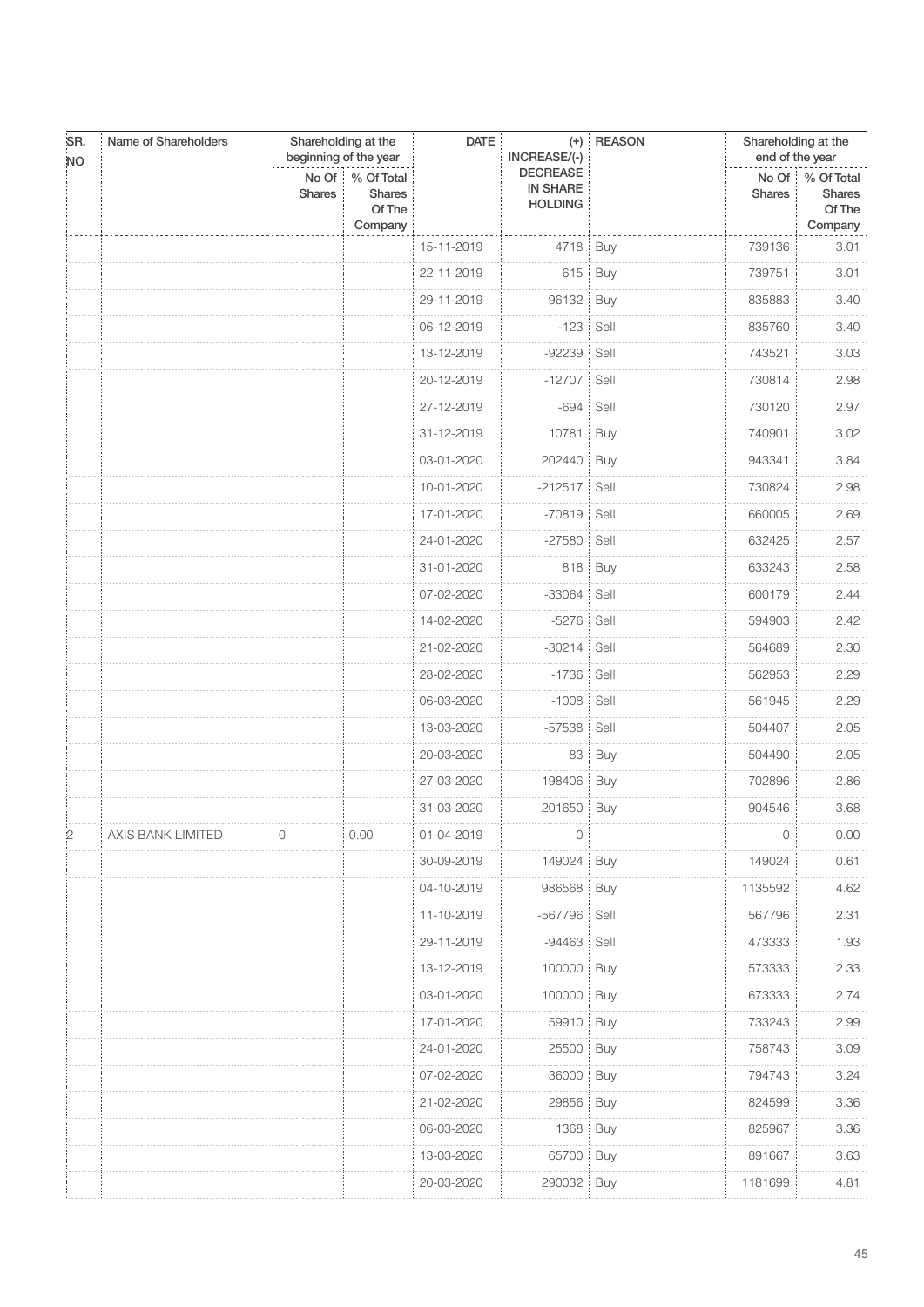| SR.<br><b>NO</b> | Name of Shareholders                         |                        | Shareholding at the<br>beginning of the year     | <b>DATE</b> | INCREASE/(-)                                         | (+) REASON                                                                | Shareholding at the<br>end of the year |                                                 |
|------------------|----------------------------------------------|------------------------|--------------------------------------------------|-------------|------------------------------------------------------|---------------------------------------------------------------------------|----------------------------------------|-------------------------------------------------|
|                  |                                              | No Of<br><b>Shares</b> | % Of Total<br><b>Shares</b><br>Of The<br>Company |             | <b>DECREASE</b><br><b>IN SHARE</b><br><b>HOLDING</b> |                                                                           | <b>Shares</b>                          | No Of % Of Total<br>Shares<br>Of The<br>Company |
|                  |                                              |                        |                                                  | 27-03-2020  | $-200633$                                            | Sell                                                                      | 981066                                 | 3.99                                            |
|                  |                                              |                        |                                                  | 31-03-2020  | -200000 Sell                                         |                                                                           | 781066                                 | 3.18                                            |
| 3                | <b>JAINAM COMMODITIES</b><br>PVT. LTD.       | 236154                 | 1.34                                             | 01-04-2019  | 0                                                    |                                                                           | 236154                                 | 1.34                                            |
|                  |                                              |                        |                                                  | 19-04-2019  | 875000                                               | Buy                                                                       | 1111154                                | 4.52                                            |
|                  |                                              |                        |                                                  | 07-06-2019  | $-1110654$                                           | Sell                                                                      | 500                                    | 0.00                                            |
|                  |                                              |                        |                                                  | 14-06-2019  | 1325000                                              | : Buy                                                                     | 1325500                                | 5.40                                            |
|                  |                                              |                        |                                                  | 28-06-2019  | $-615500$                                            | Sell<br>÷                                                                 | 710000                                 | 2.89                                            |
|                  |                                              |                        |                                                  | 12-07-2019  | $-340000$                                            | Sell                                                                      | 370000                                 | 1.51                                            |
|                  |                                              |                        |                                                  | 26-07-2019  | $-370000$                                            | Sell                                                                      | 0                                      | 0.00                                            |
|                  |                                              |                        |                                                  | 23-08-2019  | 1300000                                              | Buy                                                                       | 1300000                                | 5.29                                            |
|                  |                                              |                        |                                                  | 30-08-2019  | $-1100000$                                           | Sell                                                                      | 200000                                 | 0.81                                            |
|                  |                                              |                        |                                                  | 06-09-2019  | 950600                                               | Buy                                                                       | 1150600                                | 4.68                                            |
|                  |                                              |                        |                                                  | 13-09-2019  | $-714205$                                            | Sell                                                                      | 436395                                 | 1.78                                            |
|                  |                                              |                        |                                                  | 20-09-2019  |                                                      | 655 Buy                                                                   | 437050                                 | 1.78                                            |
|                  |                                              |                        |                                                  | 27-09-2019  | $-16350$                                             | Sell                                                                      | 420700                                 | 1.71                                            |
|                  |                                              |                        |                                                  | 30-09-2019  | $-40600$                                             | Sell                                                                      | 380100                                 | 1.55                                            |
|                  |                                              |                        |                                                  | 22-11-2019  | $-6850$                                              | Sell                                                                      | 373250                                 | 1.52                                            |
|                  |                                              |                        |                                                  | 29-11-2019  | $-3615$                                              | Sell                                                                      | 369635                                 | 1.51                                            |
|                  |                                              |                        |                                                  | 06-12-2019  | $-4000$                                              | Sell                                                                      | 365635                                 | 1.49                                            |
|                  |                                              |                        |                                                  | 03-01-2020  | $-300000$                                            | Sell                                                                      | 65635                                  | 0.27                                            |
|                  |                                              |                        |                                                  | 10-01-2020  | 214021                                               | Buy                                                                       | 279656                                 | 1.14                                            |
|                  |                                              |                        |                                                  | 31-03-2020  | -279656 Sell                                         |                                                                           | $\circ$                                | 0.00                                            |
| :4               | <b>JAMNADAS</b><br>PURUSHOTTAMDAS<br>CHANDAK | 90700                  | 0.52                                             | 01-04-2019  | 0                                                    |                                                                           | 90700                                  | 0.52                                            |
|                  |                                              |                        |                                                  | 07-06-2019  | 15000 Buy                                            |                                                                           | 105700                                 | 0.43                                            |
|                  |                                              |                        |                                                  | 28-06-2019  | 1194                                                 | Buy                                                                       | 106894                                 | 0.44                                            |
|                  |                                              |                        |                                                  | 05-07-2019  | 306                                                  | Buy                                                                       | 107200                                 | 0.44                                            |
|                  |                                              |                        |                                                  | 19-07-2019  | 200                                                  | Buy                                                                       | 107400                                 | 0.44                                            |
|                  |                                              |                        |                                                  | 26-07-2019  | 2169                                                 | Buy                                                                       | 109569                                 | 0.45                                            |
|                  |                                              |                        |                                                  | 02-08-2019  | 4831                                                 | Bonus allotment                                                           | 114400                                 | 0.47                                            |
|                  |                                              |                        |                                                  | 09-08-2019  | 43827                                                | <b>Buy</b>                                                                | 158227                                 | 0.64                                            |
|                  |                                              |                        |                                                  | 31-03-2020  | 1932                                                 | Buy                                                                       | 160159                                 | 0.65                                            |
| :5               | PRIYANKA VIREN ZOTA                          | 10760                  | 0.06                                             | 01-04-2019  | 0                                                    |                                                                           | 10760                                  | 0.06                                            |
|                  |                                              |                        |                                                  | 02-08-2019  | 4304                                                 | <b>Bonus Allotment</b>                                                    | 15064                                  | 0.06                                            |
|                  |                                              |                        |                                                  | 13-09-2019  | 150000                                               | Acquisitionof shares<br>through the gift deed<br>executed by the Promoter | 165064                                 | 0.67                                            |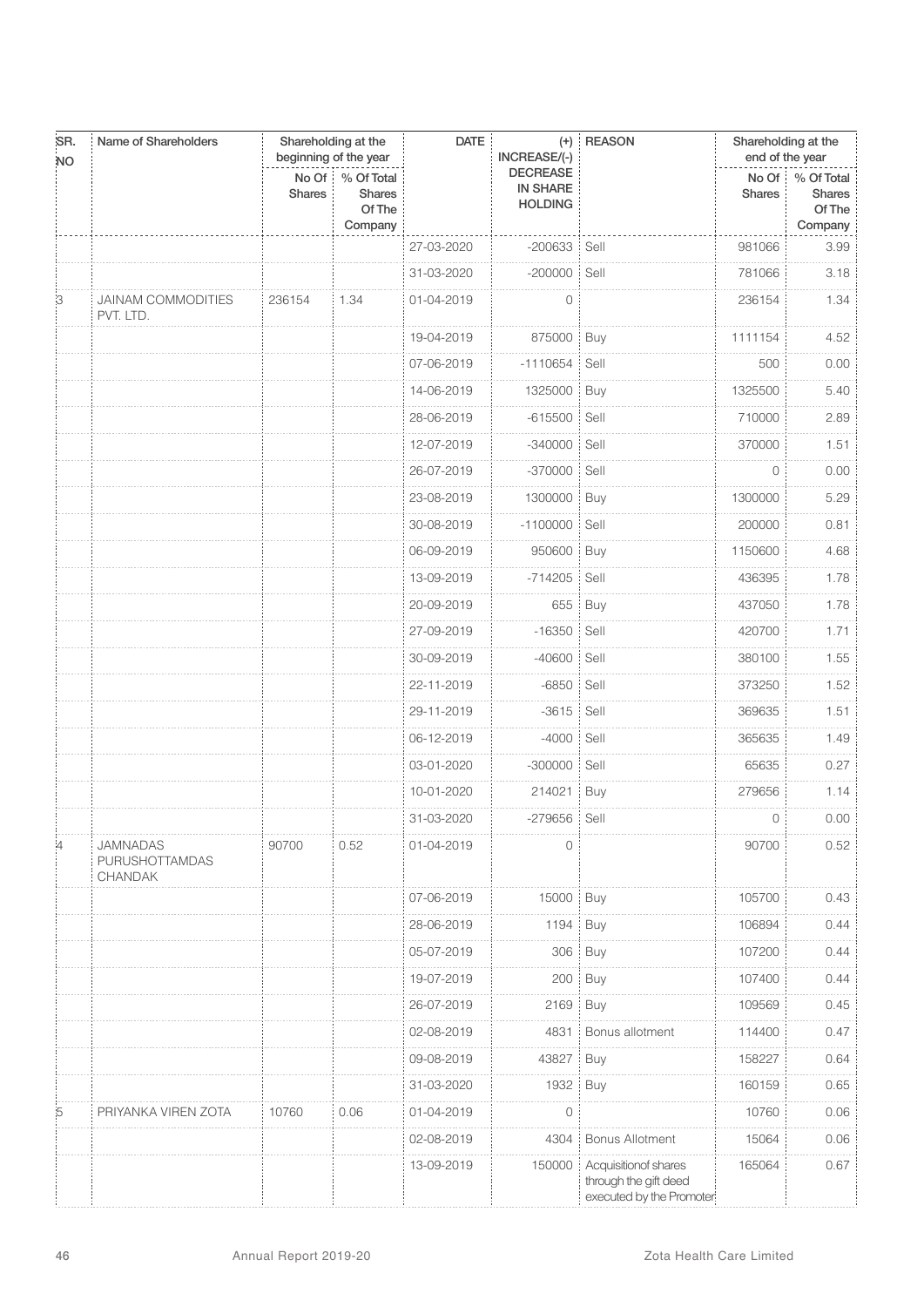| SR.<br><b>NO</b> | Name of Shareholders                          | beginning of the year  | Shareholding at the                              | <b>DATE</b> | INCREASE/(-)                                         | $(+)$ REASON           | Shareholding at the<br>end of the year |                                                        |
|------------------|-----------------------------------------------|------------------------|--------------------------------------------------|-------------|------------------------------------------------------|------------------------|----------------------------------------|--------------------------------------------------------|
|                  |                                               | No Of<br><b>Shares</b> | % Of Total<br><b>Shares</b><br>Of The<br>Company |             | <b>DECREASE</b><br><b>IN SHARE</b><br><b>HOLDING</b> |                        | <b>Shares</b>                          | No Of % Of Total<br><b>Shares</b><br>Of The<br>Company |
|                  |                                               |                        |                                                  | 18-10-2019  | 9042                                                 | Buy                    | 174106                                 | 0.71                                                   |
|                  |                                               |                        |                                                  | 31-03-2020  | $\circ$                                              |                        |                                        | 174106                                                 |
| 6                | PRAVIN PANNALAL SHAH<br>(HUF)                 | 95000                  | 0.54                                             | 01-04-2019  | $\circ$                                              |                        | 95000                                  | 0.54                                                   |
|                  | 1204150000305953                              |                        |                                                  | 10-05-2019  | 25000 Buy                                            |                        | 120000                                 | 0.49                                                   |
|                  |                                               |                        |                                                  | 02-08-2019  | 48000                                                | <b>Bonus Allotment</b> | 168000                                 | 0.68                                                   |
|                  |                                               |                        |                                                  | 31-03-2020  | 0                                                    |                        | 168000                                 | 0.68                                                   |
|                  | PANTOMATH STOCK<br><b>BROKERS PRIVATE LTD</b> | 141876                 |                                                  |             |                                                      |                        |                                        |                                                        |
|                  | 0.81                                          | $01 - 04 -$<br>2019    | $\overline{O}$                                   |             | 141876 0.81                                          |                        |                                        |                                                        |
|                  |                                               |                        |                                                  | 05-04-2019  | 6500 Buy                                             |                        | 148376                                 | 0.60                                                   |
|                  |                                               |                        |                                                  | 07-06-2019  | $-19500$                                             | Sell                   | 128876                                 | 0.52                                                   |
|                  |                                               |                        |                                                  | 14-06-2019  | $-7500:$                                             | Sell                   | 121376                                 | 0.49                                                   |
|                  |                                               |                        |                                                  | 21-06-2019  | $-1000$                                              | Sell                   | 120376                                 | 0.49                                                   |
|                  |                                               |                        |                                                  | 28-06-2019  | $-1000$                                              | Sell                   | 119376                                 | 0.49                                                   |
|                  |                                               |                        |                                                  | 02-08-2019  | 47750                                                | <b>Bonus Allotment</b> | 167126                                 | 0.68                                                   |
|                  |                                               |                        |                                                  | 27-09-2019  | $-5000$                                              | Sell                   | 162126                                 | 0.66                                                   |
|                  |                                               |                        |                                                  | 01-11-2019  | $-10000$                                             | Sell                   | 152126                                 | 0.62                                                   |
|                  |                                               |                        |                                                  | 20-12-2019  | $-526$                                               | Sell                   | 151600                                 | 0.62                                                   |
|                  |                                               |                        |                                                  | 03-01-2020  | $-15000$                                             | Sell                   | 136600                                 | 0.56                                                   |
|                  |                                               |                        |                                                  | 07-02-2020  | $-1400$                                              | Sell                   | 135200                                 | 0.55                                                   |
|                  |                                               |                        |                                                  | 14-02-2020  | $-10174$                                             | Sell                   | 125026                                 | 0.51                                                   |
|                  |                                               |                        |                                                  | 20-03-2020  | 6311                                                 | Buy                    | 131337                                 | 0.53                                                   |
|                  |                                               |                        |                                                  | 27-03-2020  | $-6255$ Sell                                         |                        | 125082                                 | 0.51                                                   |
|                  |                                               |                        |                                                  | 31-03-2020  | $-1146$                                              | Sell                   | 123936                                 | 0.50                                                   |
| $\mathcal{B}$    | NILESH PRAVINCHANDRA<br><b>DOSHI</b>          | 332                    | 0.00                                             | 01-04-2019  | 0                                                    |                        | 332                                    | 0.00                                                   |
|                  |                                               |                        |                                                  | 26-07-2019  | 106192                                               | Buy                    | 106524                                 | 0.43                                                   |
|                  |                                               |                        |                                                  | 02-08-2019  | 42609                                                | <b>Bonus Allotment</b> | 149133                                 | 0.61                                                   |
|                  |                                               |                        |                                                  | 31-03-2020  | $\mathbf 0$                                          |                        | 149133                                 | 0.61                                                   |
| 9                | MIKER FINANCIAL<br>CONSULTANTS PVT LTD        | 83500                  | 0.47                                             | 01-04-2019  | $\circ$                                              |                        | 83500                                  | 0.47                                                   |
|                  | 1204480000024250                              |                        |                                                  | 05-04-2019  | $-500$ Sell                                          |                        | 83000                                  | 0.47                                                   |
|                  |                                               |                        |                                                  | 26-04-2019  | $-500$                                               | Sell                   | 82500                                  | 0.47                                                   |
|                  |                                               |                        |                                                  | 03-05-2019  |                                                      | 500 Buy                | 83000                                  | 0.47                                                   |
|                  |                                               |                        |                                                  | 10-05-2019  | 500:                                                 | Buy                    | 83500                                  | 0.48                                                   |
|                  |                                               |                        |                                                  | 17-05-2019  | 1500                                                 | Buy                    | 85000                                  | 0.48                                                   |
|                  |                                               |                        |                                                  | 24-05-2019  | 1500                                                 | Buy                    | 86500                                  | 0.49                                                   |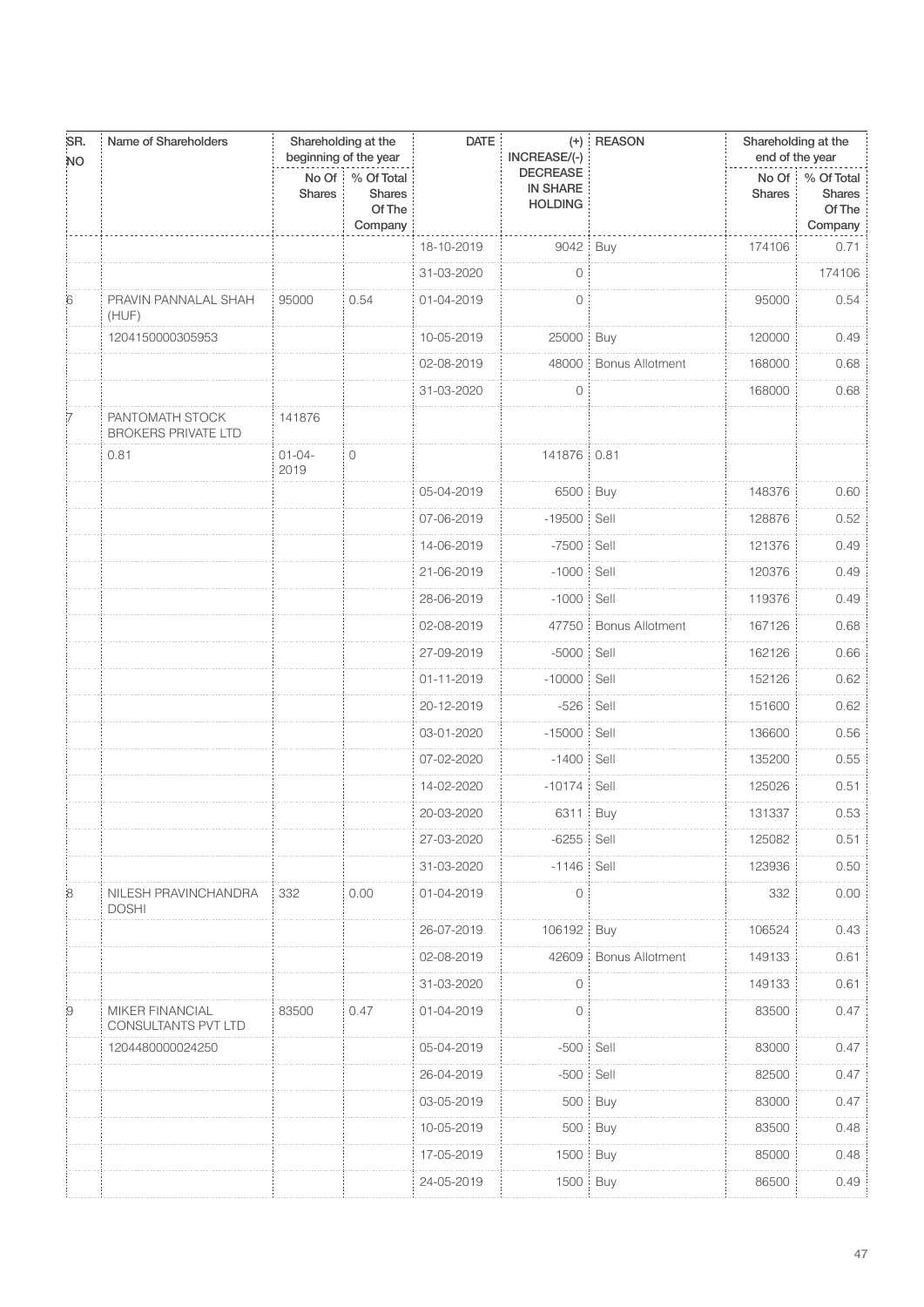| SR.<br><b>NO</b> | Name of Shareholders<br><b>DATE</b><br>$(+)$ REASON<br>Shareholding at the<br>beginning of the year<br>INCREASE/(-) |                        |                                           | Shareholding at the<br>end of the year |                                                      |                        |               |                                                   |
|------------------|---------------------------------------------------------------------------------------------------------------------|------------------------|-------------------------------------------|----------------------------------------|------------------------------------------------------|------------------------|---------------|---------------------------------------------------|
|                  |                                                                                                                     | No Of<br><b>Shares</b> | % Of Total<br>Shares<br>Of The<br>Company |                                        | <b>DECREASE</b><br><b>IN SHARE</b><br><b>HOLDING</b> |                        | <b>Shares</b> | No Of   % Of Total<br>Shares<br>Of The<br>Company |
|                  |                                                                                                                     |                        |                                           | 07-06-2019                             | $-3000$ Sell                                         |                        | 83500         | 0.48                                              |
|                  |                                                                                                                     |                        |                                           | 14-06-2019                             | -3500 Sell                                           |                        | 80000         | 0.46                                              |
|                  |                                                                                                                     |                        |                                           | 21-06-2019                             | 2000                                                 | <b>Buy</b>             | 82000         | 0.47                                              |
|                  |                                                                                                                     |                        |                                           | 28-06-2019                             | $-2500:$                                             | Sell                   | 79500         | 0.45                                              |
|                  |                                                                                                                     |                        |                                           | 05-07-2019                             | $-1000$                                              | Sell                   | 78500         | 0.45                                              |
|                  |                                                                                                                     |                        |                                           | 12-07-2019                             | 1500 Buy                                             |                        | 80000         | 0.46                                              |
|                  |                                                                                                                     |                        |                                           | 19-07-2019                             | $-3500$                                              | Sell                   | 76500         | 0.44                                              |
|                  |                                                                                                                     |                        |                                           | 26-07-2019                             | $-1000$                                              | Sell                   | 75500         | 0.43                                              |
|                  |                                                                                                                     |                        |                                           | 02-08-2019                             |                                                      | 700 Buy                | 76200         | 0.43                                              |
|                  |                                                                                                                     |                        |                                           | 02-08-2019                             | 30200                                                | <b>Bonus Allotment</b> | 106400        | 0.43                                              |
|                  |                                                                                                                     |                        |                                           | 09-08-2019                             |                                                      | 500 Buy                | 106900        | 0.44                                              |
|                  |                                                                                                                     |                        |                                           | 16-08-2019                             | 2100                                                 | Buy                    | 109000        | 0.44                                              |
|                  |                                                                                                                     |                        |                                           | 23-08-2019                             | $-977$                                               | Sell                   | 108023        | 0.44                                              |
|                  |                                                                                                                     |                        |                                           | 30-08-2019                             | 3198   Buy                                           |                        | 111221        | 0.45                                              |
|                  |                                                                                                                     |                        |                                           | 06-09-2019                             | -594                                                 | Sell                   | 110627        | 0.45                                              |
|                  |                                                                                                                     |                        |                                           | 13-09-2019                             | $-1771$                                              | Sell                   | 108856        | 0.44                                              |
|                  |                                                                                                                     |                        |                                           | 20-09-2019                             | 215                                                  | Buy                    | 109071        | 0.44                                              |
|                  |                                                                                                                     |                        |                                           | 27-09-2019                             | 884                                                  | Buy                    | 109955        | 0.45                                              |
|                  |                                                                                                                     |                        |                                           | 30-09-2019                             | 4:                                                   | Buy                    | 109959        | 0.45                                              |
|                  |                                                                                                                     |                        |                                           | 04-10-2019                             | 197                                                  | Buy                    | 110156        | 0.45                                              |
|                  |                                                                                                                     |                        |                                           | 11-10-2019                             | $-188$ Sell                                          |                        | 109968        | 0.45                                              |
|                  |                                                                                                                     |                        |                                           | 18-10-2019                             |                                                      | -52 Sell               | 109916        | 0.45                                              |
|                  |                                                                                                                     |                        |                                           | 25-10-2019                             |                                                      | 508 Buy                | 110424        | 0.45                                              |
|                  |                                                                                                                     |                        |                                           | 01-11-2019                             |                                                      | 90 Buy                 | 110514        | 0.45                                              |
|                  |                                                                                                                     |                        |                                           | 08-11-2019                             | 117                                                  | Buy                    | 110631        | 0.45                                              |
|                  |                                                                                                                     |                        |                                           | 15-11-2019                             | 3512 Buy                                             |                        | 114143        | 0.46                                              |
|                  |                                                                                                                     |                        |                                           | 22-11-2019                             | $-2295$                                              | Sell                   | 111848        | 0.46                                              |
|                  |                                                                                                                     |                        |                                           | 29-11-2019                             |                                                      | 599 Buy                | 112447        | 0.46                                              |
|                  |                                                                                                                     |                        |                                           | 06-12-2019                             | 1547                                                 | Buy                    | 113994        | 0.46                                              |
|                  |                                                                                                                     |                        |                                           | 13-12-2019                             |                                                      | 556 Buy                | 114550        | 0.47                                              |
|                  |                                                                                                                     |                        |                                           | 20-12-2019                             | $-2388$                                              | Sell                   | 112162        | 0.46                                              |
|                  |                                                                                                                     |                        |                                           | 27-12-2019                             | $-132$                                               | Sell                   | 112030        | 0.46                                              |
|                  |                                                                                                                     |                        |                                           | 31-12-2019                             | $-149$ Sell                                          |                        | 111881        | 0.46                                              |
|                  |                                                                                                                     |                        |                                           | 03-01-2020                             | 2212                                                 | Buy                    | 114093        | 0.46                                              |
|                  |                                                                                                                     |                        |                                           | 10-01-2020                             | 5341                                                 | <b>Buy</b>             | 119434        | 0.49                                              |
|                  |                                                                                                                     |                        |                                           | 17-01-2020                             |                                                      | 736 Buy                | 120170        | 0.49                                              |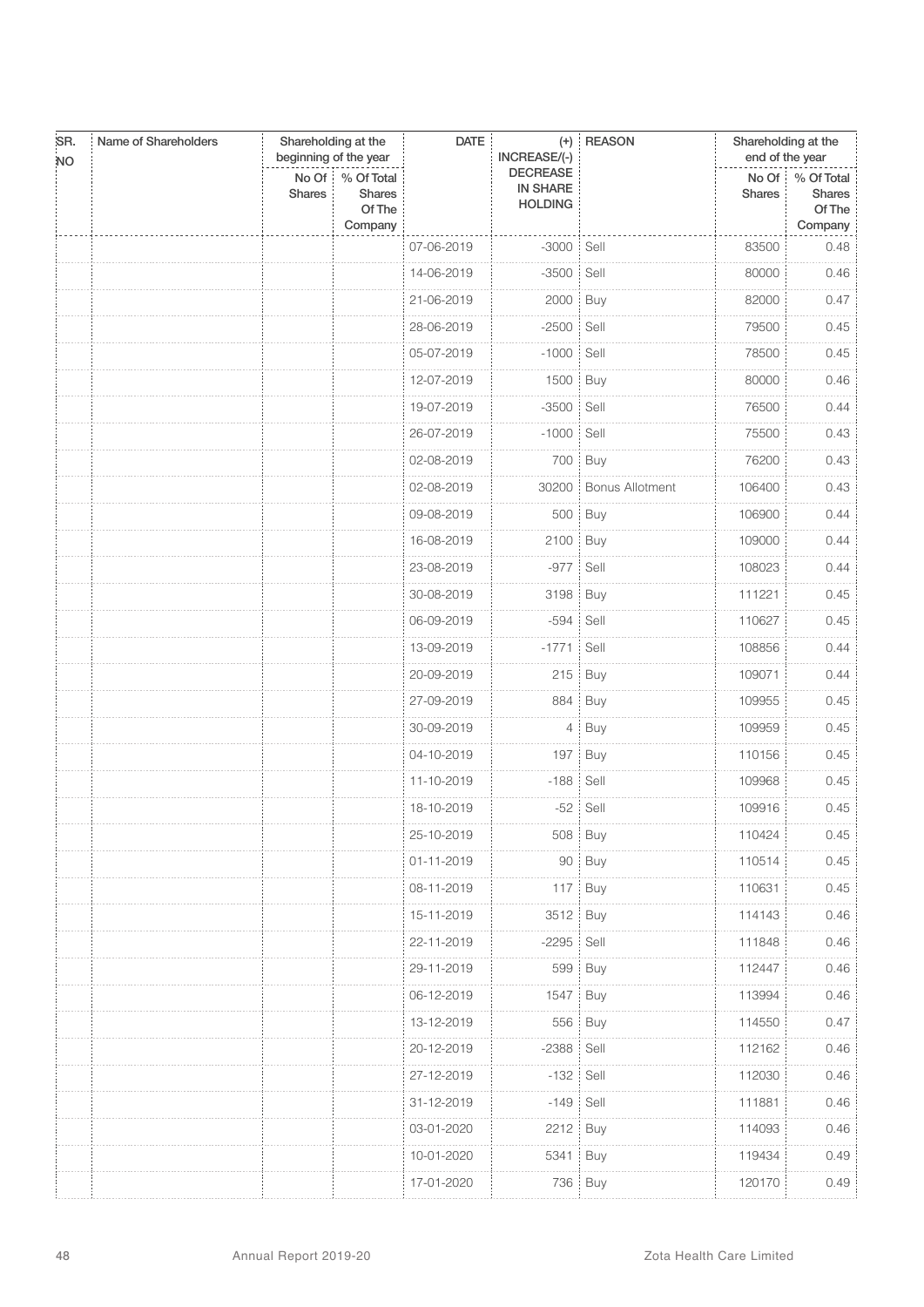| SR.<br><b>NO</b> | Name of Shareholders               |                 | Shareholding at the<br>beginning of the year     | <b>DATE</b> | INCREASE/(-)                                         | $(+)$ REASON           | Shareholding at the<br>end of the year |                                           |
|------------------|------------------------------------|-----------------|--------------------------------------------------|-------------|------------------------------------------------------|------------------------|----------------------------------------|-------------------------------------------|
|                  |                                    | No Of<br>Shares | % Of Total<br><b>Shares</b><br>Of The<br>Company |             | <b>DECREASE</b><br><b>IN SHARE</b><br><b>HOLDING</b> |                        | No Of<br><b>Shares</b>                 | % Of Total<br>Shares<br>Of The<br>Company |
|                  |                                    |                 |                                                  | 24-01-2020  | $-659$                                               | Sell                   | 119511                                 | 0.49                                      |
|                  |                                    |                 |                                                  | 31-01-2020  | 210:                                                 | Buy                    | 119721                                 | 0.49                                      |
|                  |                                    |                 |                                                  | 07-02-2020  | $-2135$                                              | Sell                   | 117586                                 | 0.48                                      |
|                  |                                    |                 |                                                  | 14-02-2020  | 449                                                  | Buy                    | 118035                                 | 0.48                                      |
|                  |                                    |                 |                                                  | 21-02-2020  | 200                                                  | Buy                    | 118235                                 | 0.48                                      |
|                  |                                    |                 |                                                  | 28-02-2020  | $-4337$                                              | Sell                   | 113898                                 | 0.46                                      |
|                  |                                    |                 |                                                  | 06-03-2020  | $-112$                                               | Sell                   | 113786                                 | 0.46                                      |
|                  |                                    |                 |                                                  | 13-03-2020  | $-2304$                                              | Sell                   | 111482                                 | 0.45                                      |
|                  |                                    |                 |                                                  | 20-03-2020  | 8137                                                 | Buy                    | 119619                                 | 0.49                                      |
|                  |                                    |                 |                                                  | 27-03-2020  | 8173                                                 | Buy                    | 127792                                 | 0.52                                      |
|                  |                                    |                 |                                                  | 31-03-2020  | $-1959$                                              | Sell                   | 125833                                 | 0.51                                      |
| ĦО.              | KAMLESH SURYAKANT<br><b>SIRIYA</b> | 74000           | 0.42                                             | 01-04-2019  | $\mathbf{0}$                                         |                        | 74000                                  | 0.42                                      |
|                  |                                    |                 |                                                  | 02-08-2019  | 29600                                                | <b>Bonus Allotment</b> | 64000                                  | 0.42                                      |
|                  |                                    |                 |                                                  | 31-03-2020  | $\circ$                                              |                        | 89600                                  | 0.42                                      |
| i11              | MANTHAN CHINUBHAI<br><b>SHAH</b>   | 10000           | 0.06                                             | 01-04-2019  | 0                                                    |                        | 10000                                  | 0.06                                      |
|                  |                                    |                 |                                                  | 17-05-2019  | 32400                                                | Buy                    | 42400                                  | 0.24                                      |
|                  |                                    |                 |                                                  | 02-08-2019  | 16960:                                               | <b>Bonus Allotment</b> | 59360                                  | 0.24                                      |
|                  |                                    |                 |                                                  | 06-03-2020  | $-11655$                                             | Sell                   | 47705                                  | 0.19                                      |
|                  |                                    |                 |                                                  | 31-03-2020  | $\mathbf{0}$                                         |                        | 47705                                  | 0.19                                      |
| 12               | SEEMA KAMLESH SIRIYA               | 64000           | 0.36                                             | 01-04-2019  | $\circ$                                              |                        | 64000                                  | 0.36                                      |
|                  |                                    |                 |                                                  | 02-08-2019  | 25600                                                | <b>Bonus Allotment</b> | 89600                                  | 0.36                                      |
|                  |                                    |                 |                                                  | 31-03-2020  | 0                                                    |                        | 89600                                  | 0.36                                      |
| i13              | <b>TARABEN C SHAH</b>              | 49000           | 0.2                                              | 01-04-2019  | 0                                                    |                        | 49000                                  | 0.28                                      |
|                  |                                    |                 |                                                  | 02-08-2019  | 19600                                                | <b>Bonus Allotment</b> | 68600                                  | 0.28                                      |
|                  |                                    |                 |                                                  | 06-03-2020  | 11655                                                | Buy                    | 80255                                  | 0.33                                      |
|                  |                                    |                 |                                                  | 31-03-2020  | $\mathbf 0$                                          |                        | 80255                                  | 0.33                                      |
| :14              | NAITIK CHINUBHAI SHAH              | 11400           | 0.06                                             | 01-04-2019  | $\mathbf 0$                                          |                        | 11400                                  | 0.06                                      |
|                  |                                    |                 |                                                  | 07-06-2019  | 11340                                                | Buy                    | 37900                                  | 0.15                                      |
|                  |                                    |                 |                                                  | 19-04-2019  | 500:                                                 | Buy                    | 38400                                  | 0.16                                      |
|                  |                                    |                 |                                                  | 02-08-2019  | 15160;                                               | <b>Bonus Allotment</b> | 26560                                  | 0.11                                      |
|                  |                                    |                 |                                                  | 09-08-2019  | 14660                                                | Buy                    | 53060                                  | 0.22                                      |
|                  |                                    |                 |                                                  | 31-03-2020  | $\circ$                                              |                        | 53060                                  | 0.22                                      |

(1) The Percentages calculated on the paid-up share capital 17543352 shares as at the beginning of the year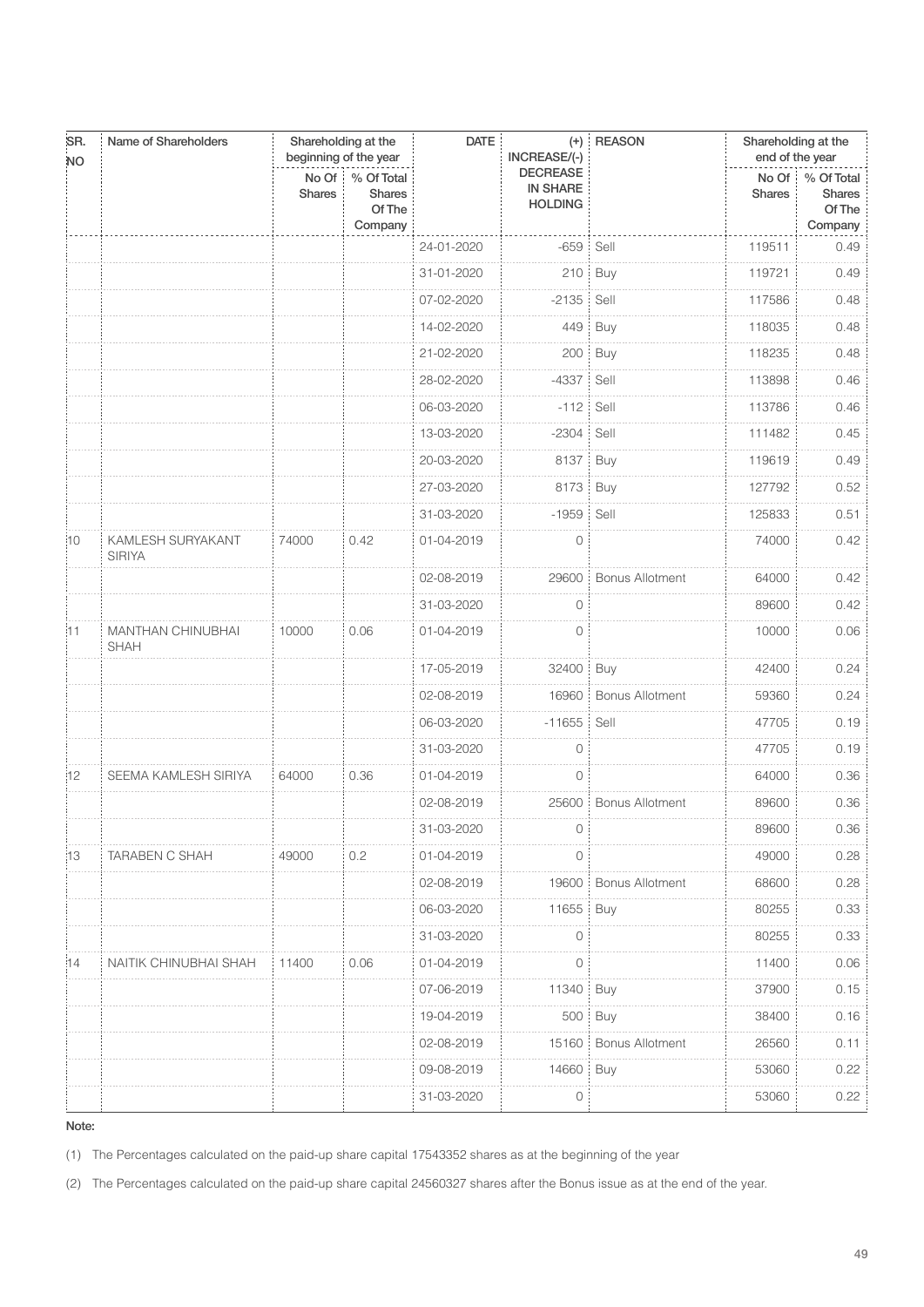#### v. Shareholding of Director's & Key Managerial Personnel

| Sr.<br>No. | <b>Particulars</b>             | <b>Particulars</b> | Shareholding at the beginning<br>of the year |                                        | Shareholding at the end of<br>the year |                                        |  |
|------------|--------------------------------|--------------------|----------------------------------------------|----------------------------------------|----------------------------------------|----------------------------------------|--|
|            |                                |                    | No. of Shares                                | % of total<br>Shares of the<br>Company | No. of Shares                          | % of total<br>Shares of the<br>Company |  |
|            | Ketankumar Chandulal Zota      | Chairman           | 2165974                                      | 12.35                                  | 3045363                                | 12.40                                  |  |
| 2          | Moxesh Ketanbhai Zota          | <b>MD</b>          | 350000                                       | 2.00                                   | 494150                                 | 2.01                                   |  |
| 3          | Kamlesh Rajnikant Zota         | <b>WTD</b>         | 1412074                                      | 8.05                                   | 1991103                                | 8.11                                   |  |
| 4          | Himanshu Muktilal Zota         | <b>WTD</b>         | 2319800                                      | 13.22                                  | 3268930                                | 13.31                                  |  |
| 5          | Manukant Chandulal Zota        | <b>WTD</b>         | 2268693                                      | 12.93                                  | 2176870                                | 8.86                                   |  |
| 6          | Varshabahen Gaurang Mehta      | ID                 | 3456                                         | 0.02                                   | 4838                                   | 0.02                                   |  |
| 7          | Bhumi Maulik Doshi#            | ID                 | 500                                          | 0.002                                  | 1400                                   | 0.005                                  |  |
| 8          | Vitrag Sureshkumar Modi#       | ID                 | 432                                          | 0.002                                  | 604                                    | 0.002                                  |  |
| 9          | Dhiren Prafulbhai Shah#        | ID                 | $\Omega$                                     | $\bigcirc$                             | $\bigcap$                              | $\Omega$                               |  |
| 10         | Jayshreeben Nileshkumar Mehta# | ID                 | 1458                                         | 0.008                                  | 2041                                   | 0.008                                  |  |
| 11         | Viral Mandviwala               | <b>CFO</b>         | 1296                                         | 0.007                                  | 1814                                   | 0.007                                  |  |
| 12         | Ashvin Variya                  | CS                 | $\Omega$                                     | $\Omega$                               | $\bigcap$                              |                                        |  |

# Appointment of Mr. Vitrag Sureshkumar Modi and Mrs. Bhumi Maulik Doshi have been made w.e.f. May 30, 2019 and Appointment of Mr. Dhiren Prafulbhai Shah and Mrs. Jayshreeben Nileshkumar Mehta have been made w.e.f. September 21, 2019

### V. INDEBTEDNESS

| Particulars                                         | <b>Secured Loans</b><br>excluding Deposits | <b>Unsecured Loans</b> | Deposits | <b>Total Indebtedness</b> |  |  |  |
|-----------------------------------------------------|--------------------------------------------|------------------------|----------|---------------------------|--|--|--|
| Indebtedness at the beginning of the year           |                                            |                        |          |                           |  |  |  |
| Principle Amount<br>J.,                             |                                            |                        |          |                           |  |  |  |
| Interest due but not paid<br>II.                    | <b>NIL</b>                                 |                        |          |                           |  |  |  |
| III. Interest accrued but not due                   |                                            |                        |          |                           |  |  |  |
| Total (I+II+III)                                    |                                            |                        |          |                           |  |  |  |
| Change in Indebtedness during the financial<br>year | <b>NIL</b>                                 |                        |          |                           |  |  |  |
| Additions                                           |                                            |                        |          |                           |  |  |  |
| Reduction                                           |                                            |                        |          |                           |  |  |  |
| Net Change                                          |                                            |                        |          |                           |  |  |  |
| Indebtedness at the end of the financial year       |                                            |                        |          |                           |  |  |  |
| Principle Amount<br>Ъ.                              |                                            |                        |          |                           |  |  |  |
| Interest due but not paid<br>H.                     | <b>NIL</b>                                 |                        |          |                           |  |  |  |
| III. Interest accrued but not due                   |                                            |                        |          |                           |  |  |  |
| Total (I+II+III)                                    |                                            |                        |          |                           |  |  |  |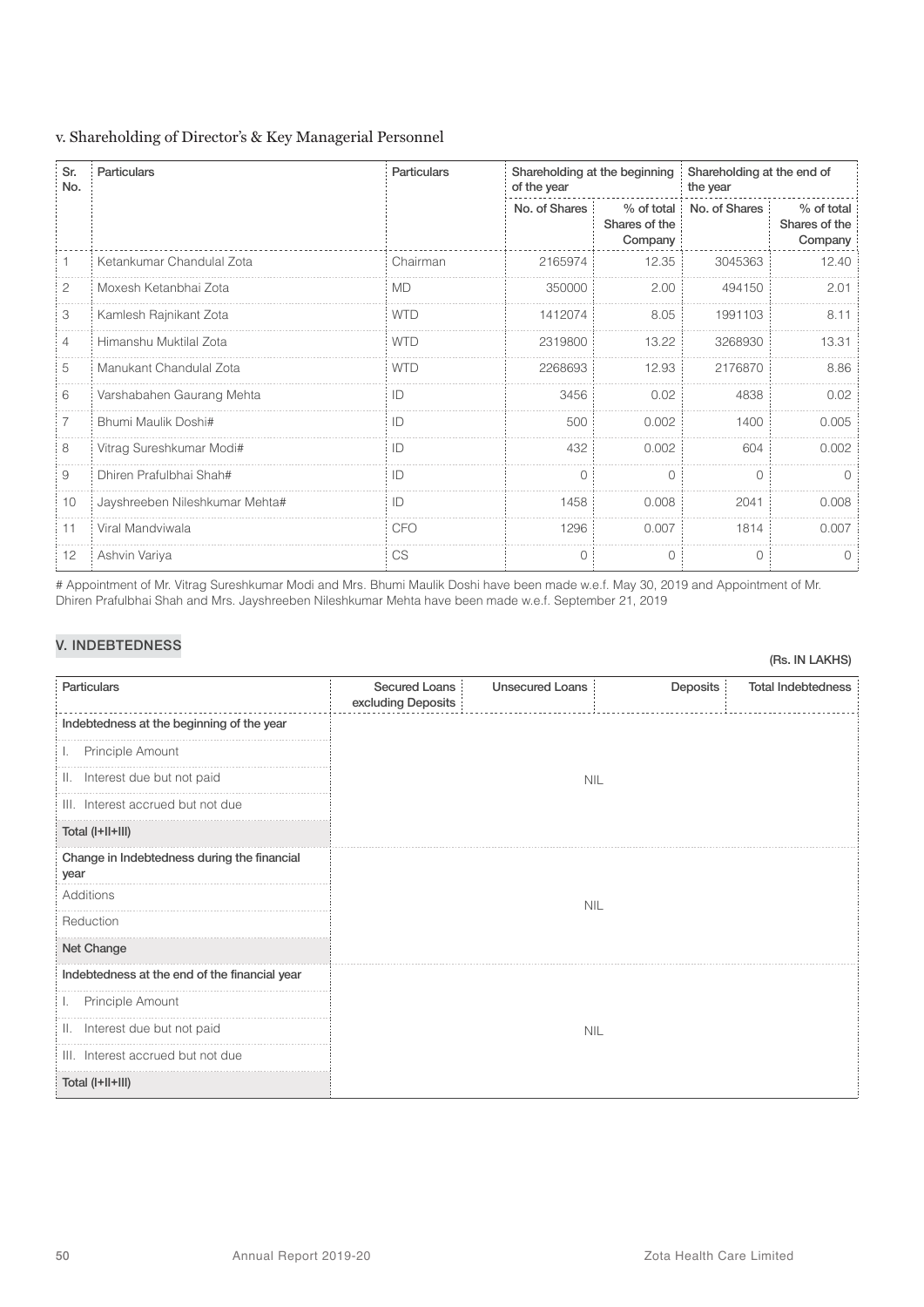#### VI. REMUNERATION OF DIRECTORS AND KEY MANAGERIAL PERSONNEL

#### A. Remuneration to Managing Director, Whole Time Director and/or Manager

| Sr.       | <b>Particulars of Remuneration</b>                                                 | Name of the MD/WTD                                    |                                                       |                                                              |                                                               | <b>Total Amount</b>                          |
|-----------|------------------------------------------------------------------------------------|-------------------------------------------------------|-------------------------------------------------------|--------------------------------------------------------------|---------------------------------------------------------------|----------------------------------------------|
| No.<br>1. | <b>Gross Salary</b>                                                                | Moxesh<br>ketanbhai<br>Zota<br>(Managing<br>Director) | Kamlesh<br>Rajnikant<br>Zota (Whole<br>Time Director) | Himanshu<br><b>Muktilal Zota</b><br>(Whole Time<br>Director) | Manukant<br>Chandulal<br>Zota (Whole<br><b>Time Director)</b> |                                              |
| a.        | Salary as per provisions contained in<br>Section 17(1) of the Income Tax Act, 1961 | 18.00                                                 | 18.00                                                 | 18.00                                                        | 18.00                                                         | 72.00                                        |
| b.        | Value of perquisites u/s 17(2) of<br>Income Tax Act, 1961                          | <b>NIL</b>                                            | <b>NIL</b>                                            | <b>NIL</b>                                                   | <b>NIL</b>                                                    | <b>NIL</b>                                   |
| C.        | Profits in lieu if salary under section<br>17(3) of the Income Tax Act, 1961       | <b>NIL</b>                                            | <b>NIL</b>                                            | <b>NIL</b>                                                   | <b>NIL</b>                                                    | <b>NIL</b>                                   |
| 2.        | No. of Stock option                                                                | <b>NIL</b>                                            | <b>NIL</b>                                            | <b>NIL</b>                                                   | <b>NIL</b>                                                    | <b>NIL</b>                                   |
| 3.        | <b>Sweat Equity</b>                                                                | <b>NIL</b>                                            | <b>NIL</b>                                            | <b>NIL</b>                                                   | <b>NIL</b>                                                    | <b>NIL</b>                                   |
| 4.        | Commission                                                                         |                                                       |                                                       |                                                              |                                                               |                                              |
|           | As % of profit                                                                     | <b>NIL</b>                                            | <b>NIL</b>                                            | <b>NIL</b>                                                   | <b>NIL</b>                                                    | <b>NIL</b>                                   |
|           | Others (% of Turnover)                                                             | 7.50                                                  | 7.50                                                  | 7.50                                                         | 7.50                                                          | 30.00                                        |
| 5.        | Others, (Sitting fees)                                                             | 0.27                                                  | 0.27                                                  | 0.51                                                         | 0.36                                                          | 1.41                                         |
|           | Total                                                                              | 25.77                                                 | 25.77                                                 | 26.01                                                        | 25.86                                                         | 103.41                                       |
|           | Celling as per the Act                                                             |                                                       |                                                       |                                                              |                                                               | As per Schedule V of the Companies Act, 2013 |

### B. Remuneration to other Directors

| Sr.<br>No. | <b>Particulars</b>                              |                                | Name of Directors<br>Amount                  |                                                            |            |            |                                 |                                                    |            |
|------------|-------------------------------------------------|--------------------------------|----------------------------------------------|------------------------------------------------------------|------------|------------|---------------------------------|----------------------------------------------------|------------|
| 1.         | <b>Independent Directors</b>                    | Varshabhen<br>Gaurang<br>Mehta | <b>BhumiMaulik</b>                           | Vitrag<br>Doshi Sureshkumar Prafulbhai Nileshkumar<br>Modi | Shah:      | Mehta:     | Dhiren Jayshreeben Saileshkumar | Mahesh<br>Sevantilal Mavjibhai<br>Shah* Prajapati* |            |
| a.         | Fees for attending Board/<br>Committee meetings | 0.51                           | 0.39                                         | 0.36:                                                      | 0.12       | 0.21       | 0.18                            | <b>NIL</b>                                         | 1.77       |
| b.         | Commission                                      | <b>NIL</b>                     | <b>NIL</b>                                   | <b>NIL</b>                                                 | <b>NIL</b> | <b>NIL</b> | <b>NIL</b>                      | <b>NIL</b>                                         | <b>NIL</b> |
| C.         | Others                                          |                                |                                              |                                                            |            |            |                                 |                                                    |            |
|            | Total (1)                                       | 1.77                           |                                              |                                                            |            |            |                                 |                                                    |            |
| 2.         | Other Non-Executive Directors                   |                                | Ketankumar Chandulal Zota                    |                                                            |            |            |                                 |                                                    |            |
| a.         | Fees for attending Board/<br>Committee meetings | 0.27                           |                                              |                                                            |            |            |                                 |                                                    |            |
| b.         | Commission                                      | <b>NIL</b>                     |                                              |                                                            |            |            |                                 |                                                    |            |
| C.         | Others                                          |                                |                                              |                                                            |            |            |                                 |                                                    |            |
|            | Total (2)                                       | 0.27                           |                                              |                                                            |            |            |                                 |                                                    |            |
|            | Total $(1+2)$                                   | 2.04                           |                                              |                                                            |            |            |                                 |                                                    |            |
|            | <b>Total Managerial</b><br>Remuneration         | 2.04                           |                                              |                                                            |            |            |                                 |                                                    |            |
|            | Overall Managerial<br>Remuneration              | 2.04                           |                                              |                                                            |            |            |                                 |                                                    |            |
|            | Celling as per the Act                          |                                | As per Schedule V of the Companies Act, 2013 |                                                            |            |            |                                 |                                                    |            |

\*Mr. Shailesh Sevantilal Shah and Mr. Mahesh Mavjibhai Prajapati were ceased from the directorship of the Company w.e.f. September 21, 2019; due to completion of their term as the Non-Executive Independent Directors.

#### (Rs. IN LAKHS)

(Rs. IN LAKHS)